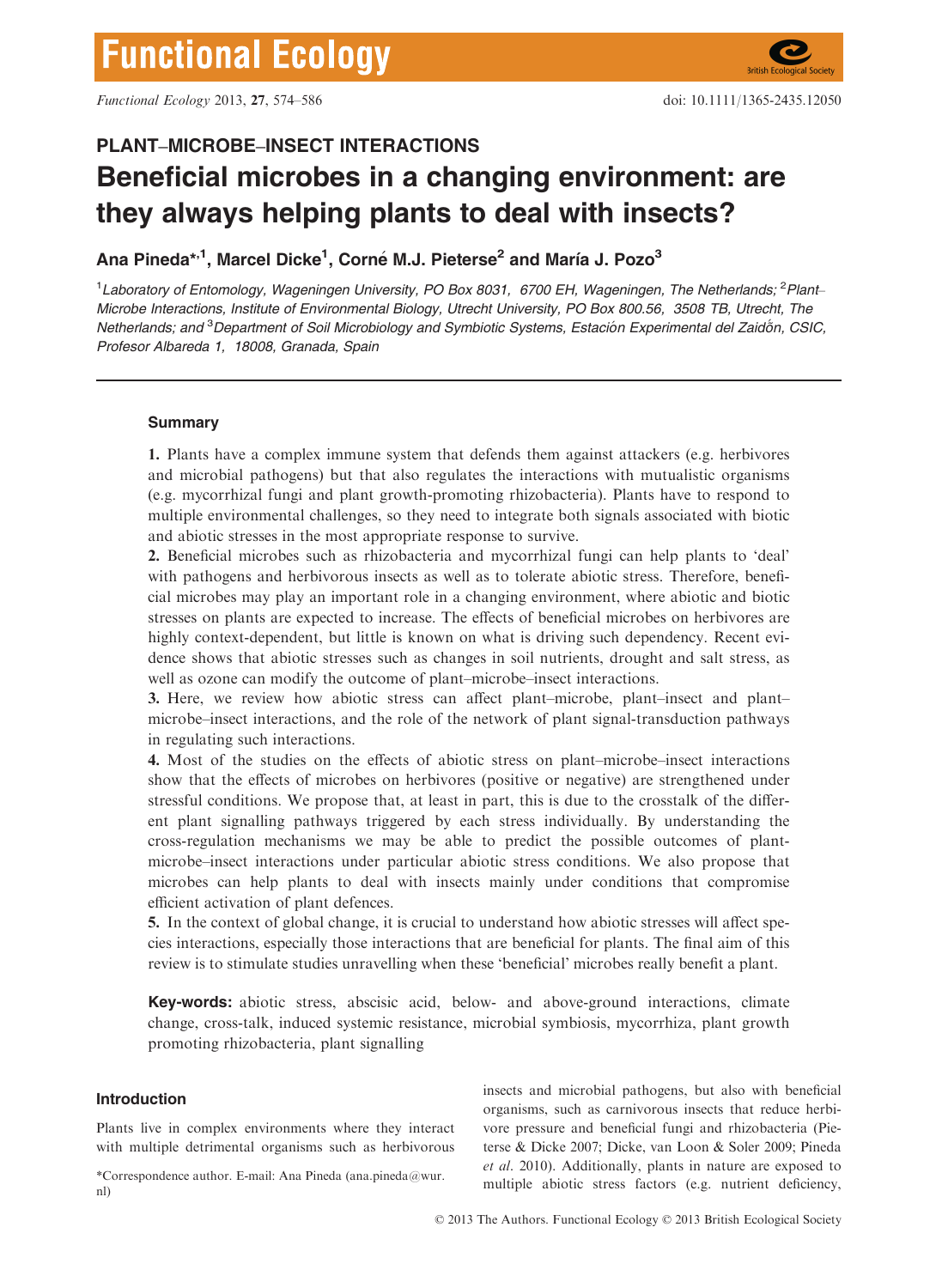extreme temperatures and drought), some of which are predicted to increase in severity with global environmental change (Fig. 1). A large body of research has demonstrated how abiotic factors can affect population size, community dynamics and the physiology of different organisms, from herbivorous insects to beneficial microbes. However, an emerging new issue is how environmental changes will affect the interactions between plants and multiple organisms (Tylianakis et al. 2008; van der Putten, Macel & Visser 2010), such as microbe–plant, plant–insect and plant–microbe–insect interactions.

The symbioses of plants with beneficial microbes (e.g. endophytes, mycorrhizal fungi, and plant growth-promoting rhizobacteria) are mostly mutualistic and can be considered as nutritional and/or defensive mutualisms depending on whether the plant receives nutrients or protection against attackers in exchange for offering shelter or food to its partner. Most groups of beneficial microbes are located in the rhizosphere, although there are also fungal and bacterial endophytes that colonize the phyllosphere. Several of these beneficial microbes are able to promote plant growth and to enhance tolerance to abiotic stress (Berendsen, Pieterse & Bakker 2012). Additionally, they can suppress pathogens locally and induce systemic resistance (ISR) against a broad range of diseases and herbivorous insects (Sanchez et al. 2005; Pozo & Azcon-Aguilar 2007; van Wees, van der Ent & Pieterse 2008; van der Ent, van Wees & Pieterse 2009b; Pineda et al. 2010; Partida-Martinez & Heil 2011; Zamioudis & Pieterse 2012). However, it is recognized that the interactions of plants with 'beneficial' microbes may range along a continuum from mutualism to parasitism (Hoeksema et al. 2010), that is

with positive or negative effects on plant growth. This continuum is also evident in plant–microbe–insect interactions, where a range of positive and negative plantmediated effects of microbes on herbivores can be observed (Gehring & Bennett 2009; Koricheva, Gange & Jones 2009; Pineda et al. 2010). A major question is what the reasons are for these conditional outcomes (Koricheva, Gange & Jones 2009; Partida-Martinez & Heil 2011), and clearly both biotic (e.g. plant and microbe genotype, insect feeding guild, degree of insect specialization) and abiotic factors are modulating the final plant-mediated effects of microbes on herbivores (Pineda et al. 2010). The knowledge of what is driving this context-dependency is crucial if we want to be able to predict the outcome of a certain interaction, and here, we aim to highlight the role of abiotic factors in such dependency.

Interestingly, the plant interactions with beneficial and detrimental organisms, as well as the plant responses to abiotic stresses, are all finely regulated through a complex network of signal-transduction pathways (Fujita et al. 2006; Pieterse et al. 2012). Exciting recent advances highlight that signalling pathways that regulate the plant responses to biotic and abiotic stresses have common regulators (Fujita et al. 2006; Atkinson & Urwin 2012; Lee & Luan 2012) that may allow the plant to prioritize the different responses when the plant is facing multiple simultaneous stresses. By understanding how biotic and abiotic factors affect the plant signal-transduction pathways and the responses they regulate, we may be able to predict how plant–microbe, plant–insect and plant– microbe–insect interactions will respond to a changing environment.



Fig. 1. Plant-mediated interactions between beneficial microbes, insects and abiotic stress. Beneficial microbes can induce systemic resistance against herbivorous insects and tolerance to abiotic stress. Both biotic and abiotic factors can also affect microbial symbiosis via changes in plant physiology and root exudation. How well a plant integrates the response to protect itself from both types of stresses and to accommodate the symbiont microbes will determine its success in a changing environment. Adapted from Pineda et al. (2010).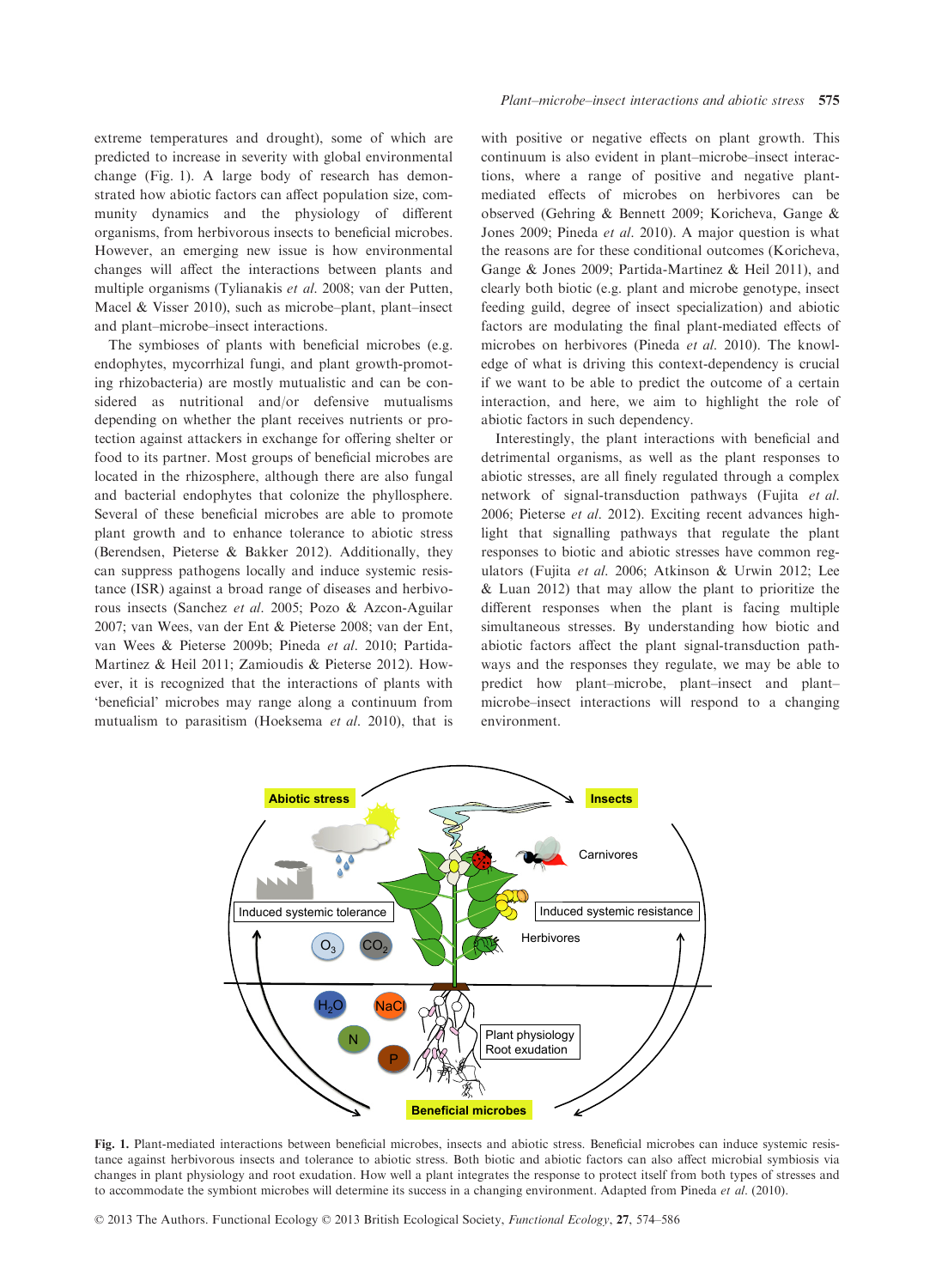# Signal-transduction pathways regulating plant responses to biotic and abiotic stresses

To protect themselves against biotic and abiotic stresses while accommodating beneficial interactions, plants have evolved a highly sophisticated network of signal-transduction pathways that are regulated by different phytohormones (Pieterse et al. 2012). It is well established that plant responses to biotic stresses such as herbivory and pathogen attack are mainly regulated by the phytohormones jasmonic acid (JA) and salicylic acid (SA). The SA-dependent pathway is induced by (and mainly effective against) biotrophic pathogens and phloem-feeding insects, whereas the JA-dependent pathway is mainly induced by necrotrophic pathogens and chewing insects (Walling 2000; Glazebrook 2005; Pozo, Van Loon & Pieterse 2005; de Vos et al. 2005; Pieterse et al. 2012). Additionally, these hormones also regulate interactions of plants with beneficial organisms such as the herbivore-induced attraction of parasitoids (Girling et al. 2008; Snoeren, Van Poecke & Dicke 2009) or the symbiosis with microbes (Pozo &Azcon-Aguilar 2007; Gutjahr & Paszkowski 2009; Hause & Schaarschmidt 2009), and even the plant-mediated effect of soil microbes on parasitoid attraction above-ground (Pineda et al. 2012a). In general, the JA- and SA-signalling pathways are considered mutually antagonistic (Pieterse et al. 2012; Thaler, Humphrey & Whiteman 2012). In contrast, plant responses to abiotic stress, especially the osmotic stress that is imposed by drought and salinity, are mainly regulated by the phytohormone abscisic acid (ABA) (Christmann et al. 2006). However, there is an increasing awareness that JA and SA play an important role in responses to abiotic stress too (Peleg & Blumwald 2011). Indeed, whereas the JA-signalling pathway contributes to plant tolerance to drought and salinity (Seo et al. 2011; Ismail, Riemann & Nick 2012), SA has also been recognized as a regulatory signal mediating plant responses to drought and osmotic stress (Borsani, Valpuesta & Botella 2001), chilling (Kang & Saltveit 2002) and heat stress (Larkindale et al. 2005).

Now, we know that the regulation of stress responses is far more complex. Plants use pathways regulated by other phytohormones such as ethylene (ET), auxins, gibberellins, cytokinins and brassinosteroids to shape distinct response patterns through complex positive and negative interactions (Koornneef & Pieterse 2008; Robert-Seilaniantz, Grant & Jones 2011; Erb, Meldau & Howe 2012; Pieterse et al. 2012). Indeed, ABA, besides its role as major regulator of abiotic stress responses, plays a major role in the regulation of plant defences against pathogens (Mauch-Mani & Mauch 2005; Ton, Flors & Mauch-Mani 2009; Beattie 2011; Sánchez-Vallet et al. 2012) and herbivorous insects (Thaler & Bostock 2004; Bodenhausen & Reymond 2007; Erb et al. 2009, 2011; Verhage 2011; Pineda et al. 2012b), possibly by interfering with other signalling pathways (Fujita et al. 2006; Atkinson & Urwin 2012). For example, in

Arabidopsis, the JA-signalling pathway has two main branches, one effective against herbivorous insects and the other against necrotrophic pathogens, differentially regulated by the transcription factors MYC2 and ERF1, respectively (Anderson et al. 2004; Lorenzo et al. 2004). Interestingly, whereas ABA is a positive regulator of the MYC2 branch, ET is a positive regulator of the ERF1 branch. Exciting advances have recently shown that after herbivory by leaf chewers, there is an ABA induction that activates the MYC2-branch and represses genes in the ERF-branch (Bodenhausen & Reymond 2007; Verhage 2011), the MYC2 branch being more effective at repelling the chewing herbivore (Verhage et al. 2011). Furthermore, ABA may be crucial for the interactions of plants with mutualistic microbes. A functional ABA-signalling pathway has been shown to be required in tomato for a successful mycorrhization (Martín-Rodríguez et al. 2011). Additionally, rhizobacteria-mediated ISR against pathogens requires functional expression of different regulators related to ABA signalling such as the transcription factors MYC2 and OCP3 (Pozo et al. 2008; Ramirez et al. 2010) or the ABA synthase ABA1/IBS3 (van der Ent et al. 2009a) as well as limited watering (pers. obs.), known to trigger ABA accumulation.

As depicted in Fig. 2, the response to different stresses shares common regulatory elements, among them the signalling pathways regulated by defence-related phytohormones. Through synergistic and antagonistic effects, the so-called phytohormone crosstalk allows the plant to prioritize the responses in the case of simultaneous stresses. Crosstalk is considered to provide a plant a powerful regulatory system to meet with the different threats that it faces during its life (Spoel, Johnson & Dong 2007; Koornneef & Pieterse 2008). Thus, crosstalk at the plant-signalling level may have ecological consequences for plant tolerance to multiple stresses and may constitute a driving force for the dynamics of insect and microbial populations. After perceiving a first attack, plants modify several molecular and chemical traits that, via crosstalk, may alter plant response to subsequent attackers leading to induced resistance or induced susceptibility (de Vos et al. 2006; Spoel, Johnson & Dong 2007; Poelman et al. 2008; Zhang et al. 2009; Soler et al. 2012). It may, therefore, be expected that after experiencing a certain abiotic stress, the plant activates signalling pathways that will interact with those triggered by herbivores and microbes. The ABA-signalling pathway is an excellent candidate to be mediating such effects. Integrating all this information will be needed to predict the impact of environmental changes on phytohormone homoeostasis and, finally, on the interaction of plants with microbes, insects or in the plant-mediated effects of microbes on insects.

## Beneficial microbes can alter plant responses to multiple stresses

The symbioses of the plant with beneficial microorganisms result in important changes in the plant physiology that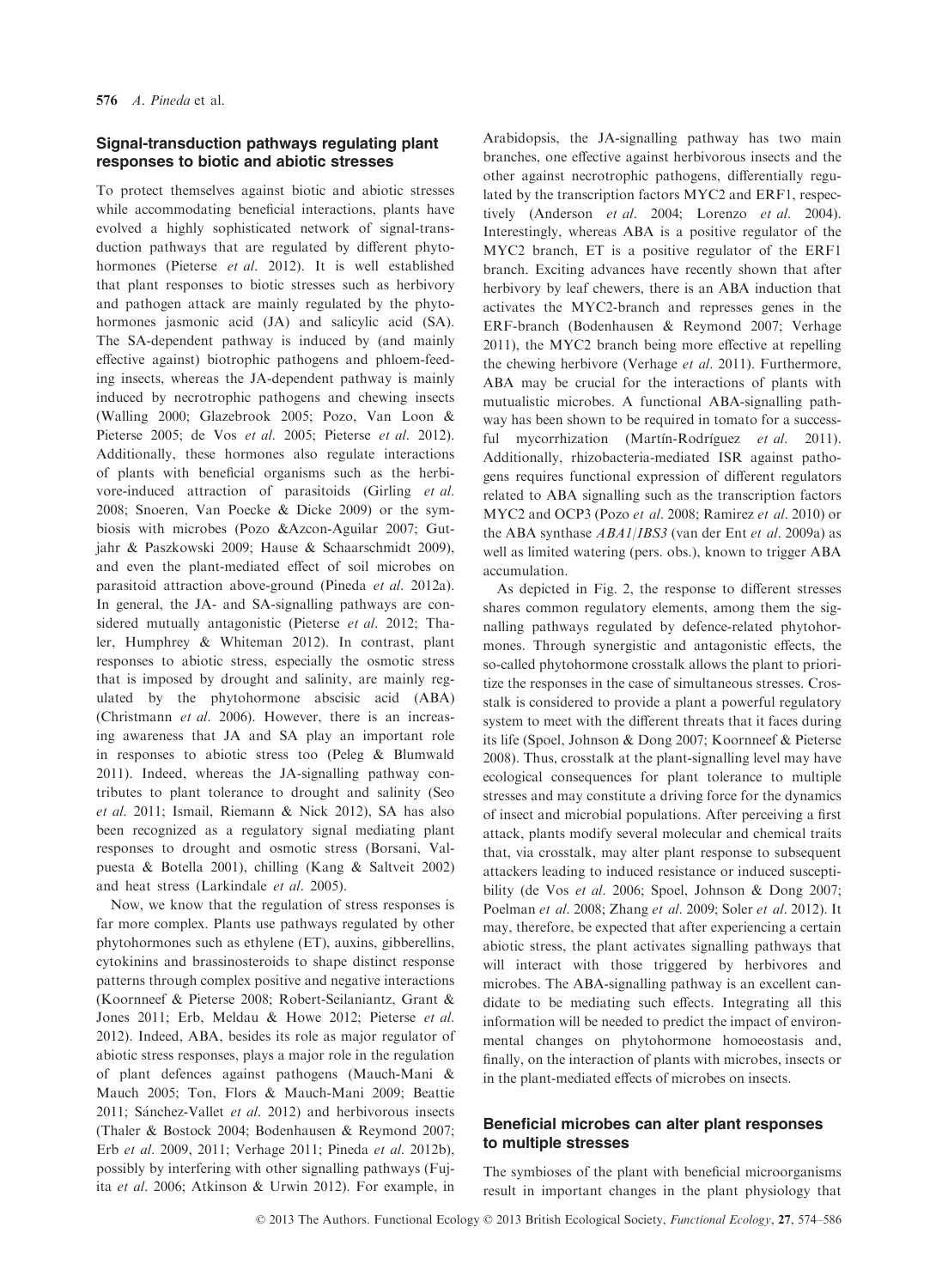

Fig. 2. Signalling events in plants triggered upon perception of abiotic or biotic (attackers and beneficial microbes) stress signals. These stresses are perceived by specific cellular receptors, and then overlapping signalling cascades are activated to regulate the appropriate defence response, finally leading to plant tolerance or resistance to abiotic or biotic stress. (MAMP/PAMP/HAMP, microbe/pathogen/herbivore associated molecular patterns; Ca++, calcium ions; ROS, reactive oxygen species; RNS, reactive nitrogen species; VOC, volatile organic compounds).

are frequently related to plant growth and development, but they also have an important impact on the plant's ability to cope with stress. In fact the induction of tolerance/ resistance to stresses may explain the perpetuation of plant –microbe symbioses in conditions where there are no nutritional benefits for the plant (Smith et al. 2009).

#### BENEFICIAL MICROBES CAN INDUCE RESISTANCE OR SUSCEPTIBILITY TO HERBIVORES

In addition to locally suppressing pathogens via competition or via the production of antibiotics and siderophores,

beneficial soilborne microbes can enhance plant resistance against a wide range of pathogens and herbivores in systemic plant tissues. The mechanisms regulating the plant interaction with beneficial microbes, and those underlying the effect of these interactions on organisms deleterious for the plant, are shared by taxonomically different groups of beneficial microbes (van Wees, van der Ent & Pieterse 2008; van der Ent, van Wees & Pieterse 2009b; Pineda et al. 2010; Partida-Martinez & Heil 2011; Zamioudis & Pieterse 2012). The best-studied example of the induction of resistance by beneficial soil microbes is that triggered by plant growth-promoting rhizobacteria in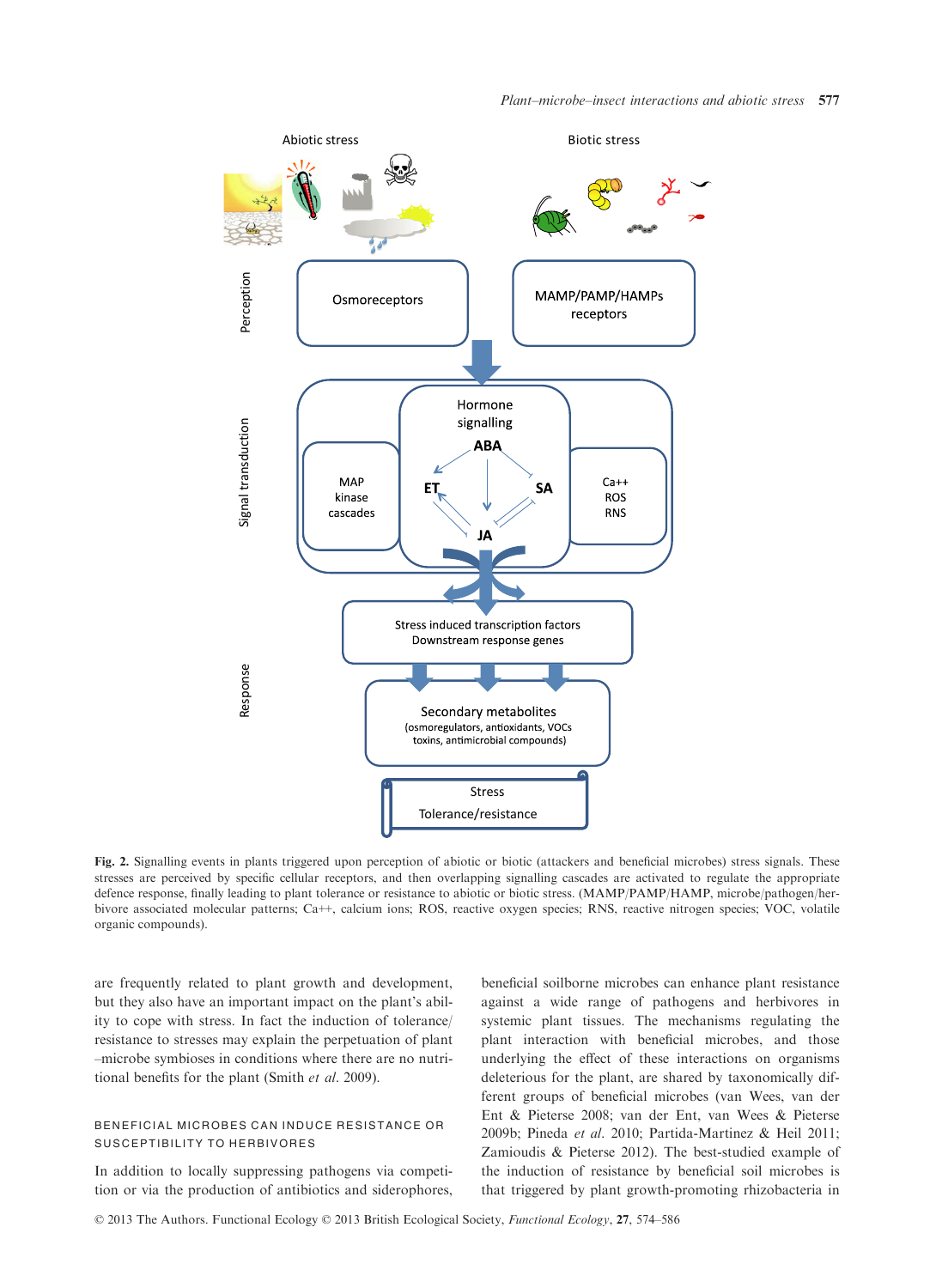Arabidopsis thaliana. ISR has been mainly studied against microbial pathogens, and it is characterized by priming of the plant for a more efficient activation of defence responses regulated by the JA/ET-signalling pathways (Pozo et al. 2008; van der Ent, van Wees & Pieterse 2009b). Priming is a phenomenon that can be elicited by beneficial microbes, but also by pathogens, herbivores and selected synthetic compounds and that provides plants with an enhanced capacity for rapid and effective activation of cellular defence responses to combat pathogen or insect attack (Conrath et al. 2006; Pastor et al. 2012). Typically, priming is characterized by accelerated defencerelated gene expression only once primed plants are attacked by a pathogen or an insect, and as a consequence, priming is less costly for the plant than the expression of constitutive and, to a lesser extent, induced defences (van Hulten et al. 2006). Although the mechanisms of ISR against herbivores also involve priming of JA-dependent responses (van Oosten et al. 2008; Pineda et al. 2012b), other, yet unknown, mechanisms are important as well (Valenzuela-Soto et al. 2010). It has been proposed that the priming of plant defences by beneficial micro-organisms is a consequence of the modulation of the plant immune system associated with the establishment of the symbiosis that implies changes in defence-related signalling (Pozo & Azcon-Aguilar 2007; Zamioudis & Pieterse 2012). These changes may have a significant impact on plant– insect interactions. Thus, an integrative approach is needed to understand the plant–microbe–insect interactions, where the mechanism by which the microbe interacts with the plant will subsequently affect the plant–insect interaction.

It is important to note that the outcome of the interactions with beneficial microbes may not always be beneficial for the plant if the cost of maintaining the symbiosis outweighs its benefits (Hoeksema et al. 2010). In the context of plant–microbe–insect interactions, the outcome of the plant-mediated interaction between soilborne microbes and herbivores may be positive for the herbivore (Gehring & Bennett 2009; Koricheva, Gange & Jones 2009; Pineda et al. 2010), even when higher trophic levels are considered (Pineda et al. 2012a). The best-known effect of beneficial microbes is the promotion of plant growth and the improvement of the nutritional status of plants. Therefore, the effect of a certain microbe on herbivore performance will be the result of a balance between a positive effect via the improved quality and quantity of their host plant, and a negative effect of the induction of resistance mechanisms (Bennett, Alers-Garcia & Bever 2006; Gehring & Bennett 2009; Koricheva, Gange & Jones 2009; Pineda et al. 2010). The final outcome will then depend on several biotic factors such as microbial identity or plant genotype, but also on the abiotic environment (Pineda et al. 2010).

A general pattern has been proposed for effects of mycorrhizal associations under ecological settings, based on the feeding behaviour and degree of specialization of the herbivorous insect (Gehring & Bennett 2009; Koricheva, Gange & Jones 2009). Mycorrhizal fungi generally

have a negative effect on generalist leaf chewers and neutral or positive effect on specialist leaf chewers and phloem feeders. This pattern seems to correlate with the spectrum of action of the plant defence response (Pozo & Azcon-Aguilar 2007). Potentially, induced resistance is mediated by an induction of secondary metabolites that are toxic for generalist herbivores, while not negatively affecting specialist herbivores. Additionally, whereas leaf chewers ingest and promote the toxicity of certain metabolites during cell rupture, phloem feeders avoid cell damage and feed on phloem sap, which contains lower levels of toxic compounds.

Interestingly, our studies with the plant growth-promoting rhizobacteria Pseudomonas fluorescens and the model plant Arabidopsis thaliana confirm the pattern described previously for mycorrhiza–plant–insect interactions in ecological systems. Rhizobacterial colonization induces systemic resistance against the generalist caterpillar Spodoptera exigua, whereas it does not affect the growth of the specialist Pieris rapae (van Oosten et al. 2008). ISR was associated with priming for an enhanced expression of genes regulated by the JA/ET-signalling pathway (van Oosten et al. 2008). In contrast, rhizobacterial colonization did not affect the performance of the specialist aphid Brevicoryne brassicae, whereas it enhanced the intrinsic growth rate of the generalist aphid Myzus persicae (Pineda et al. 2012b). Interestingly, this positive effect on the generalist aphid species occurred even though priming for an enhanced expression of the JA-biosynthesis gene LOX2 was observed in rhizobacteria-colonized plants. Aphid feeding imposes water stress on the host (Cabrera et al. 1995), and accordingly, the expression of the ABA biosynthetic gene ABA1 was induced upon M. persicae herbivory. However, plants that were previously colonized by rhizobacteria did not show such activation (Pineda et al. 2012b), which may suggest that these plants are less affected by water stress. This result highlights the importance of considering both microbially induced resistance to biotic stress and induced tolerance to abiotic stress when evaluating the effects of beneficial microbes on plant–insect interactions.

#### BENEFICIAL MICROBES INDUCE TOLERANCE TO ABIOTIC STRESS

Beneficial microbes may also induce host tolerance to abiotic stresses in the soil, such as the presence of heavy metals, the lack of nutrients, drought and salinity (Auge 2001; Dimkpa, Weinand & Asch 2009; Yang, Kloepper & Ryu 2009; Aroca et al. 2013; Ruiz-Lozano et al. 2012), as well as to above-ground abiotic stresses such as high  $CO<sub>2</sub>$ , heat or light stress (Compant, van der Heijden & Sessitsch 2010; Davitt, Stansberry & Rudgers 2010). It is noteworthy that the environmental conditions in the natural habitat of particular plants may influence whether a mutualism increases tolerance to abiotic stress or not (Compant, van der Heijden & Sessitsch 2010). For instance, colonization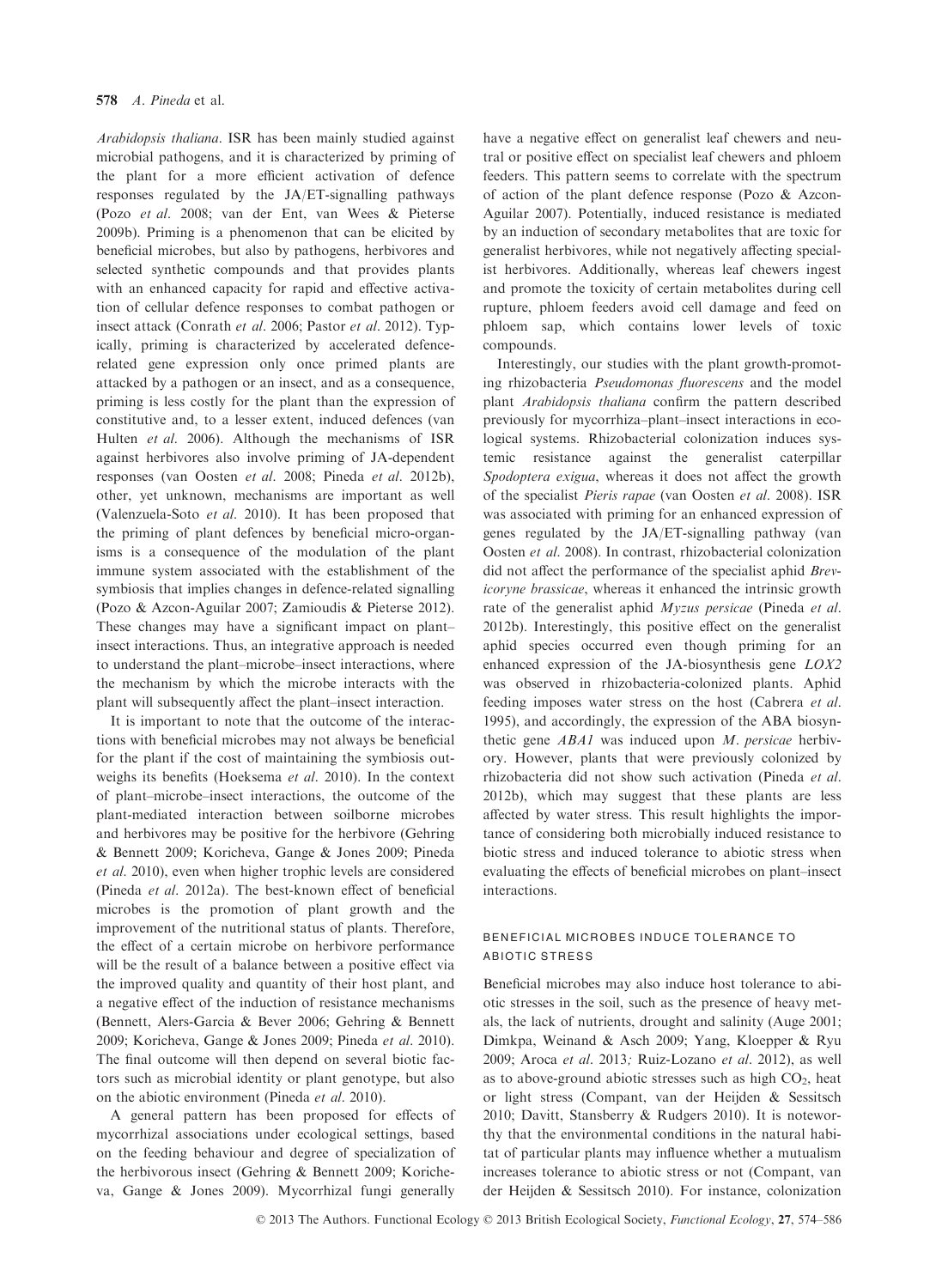by the endophyte Neotyphodium increased regrowth after drought in a Lolium perenne genotype from a dry area, but not in a genotype from a wet area (Hesse et al. 2004). Thus, when searching for microbial strains to induce tolerance to abiotic stress, it is important to search under the conditions where both plant and microbe are naturally experiencing the stress of interest.

One clear effect of the beneficial soil microbiota is the increase in root growth and the alteration of root architecture. The improvement of the root system may enhance tolerance to nutrient deficiencies and drought (Yang, Kloepper & Ryu 2009) by increasing the volume of soil to be explored in the search for nutrients and water. Interestingly, these root modifications are partly mediated by changes in phytohormone levels associated with the microbial colonization. Altered hormone levels may explain the differential response of symbiotic plants to stress. For example, mycorrhizal plants usually have altered ABA levels, and ABA is essential for the enhanced tolerance to abiotic stress that is induced by mycorrhizal fungi (Aroca et al. 2008). Rhizobacteria may also alter phytohormone levels under stress conditions. For example, ET production increases under some abiotic stresses such as drought, reducing plant growth. Under drought stress rhizobacteria can produce ACC deaminases that degrade the ET precursor ACC, thereby decreasing ET content and restoring normal plant growth (Glick et al. 2007).

#### Plant interactions with insects and microbes in a changing environment

Previously, we have summarized how beneficial microbes may modify the outcome of plant–insect interactions and impact plant tolerance/resistance to different stresses. In this section, we discuss the interactions in the opposite direction: how abiotic stresses can affect plant–microbe and plant–insect interactions, and ultimately, how abiotic stresses can alter the plant-mediated effect of the microbe on the insect.

#### PLANT-BENEFICIAL MICROBE SYMBIOSES IN A CHANGING ENVIRONMENT

For a beneficial microbe to enhance plant tolerance to a particular stress, the plant–microbe symbiosis needs to be functional under such stress conditions. Abiotic stresses can affect beneficial microbes directly, or indirectly via changes in the host plant physiology and/or root exudation (Compant, van der Heijden & Sessitsch 2010; Aroca et al. 2013; Chakraborty, Pangga & Roper 2012). Several studies have recently reviewed the effects of climate change on the interactions of plants with beneficial microbes (Compant, van der Heijden & Sessitsch 2010; Pritchard 2011; Chakraborty, Pangga & Roper 2012). The majority of studies show that elevated  $CO<sub>2</sub>$  has a positive influence on the abundance of mycorrhizal fungi, whereas the effects on rhizobacteria and endophytes are more variable (Compant, van der Heijden

& Sessitsch 2010). In contrast, drought and soil salinity seem to decrease the abundance of beneficial microbes (Auge 2001; Juniper & Abbott 2006; Compant, van der Heijden & Sessitsch 2010). The effects of increased temperature are highly variable for all groups of microbes, but for mycorrhizal fungi most studies suggest an increase in their abundance. Soil pH is also an important determinant not only of microbial populations (Rousk et al. 2010) but also of microbial activity, affecting, for example, symbiotic efficiency in mycorrhizae (Hayman & Tavares 1985). Collectively, these reviews show that abiotic stresses can modify the abundance and composition of soil microbial communities and, consequently, their effects on the plants.

A well-established symbiosis with mycorrhizal fungi or rhizobacteria is the first prerequisite to observe a beneficial effect of microbes on plants, and in some cases, a threshold of colonization is required (Raaijmakers et al. 1995; Cordier et al. 1998). Therefore, abiotic stresses that affect the microbial colonization of the roots may impair the microbial induction of ISR. However, a better microbial colonization may not necessarily result in a stronger induced resistance. For instance, a rise in  $CO<sub>2</sub>$  increases ryegrass (Lolium perenne) colonization by the endophyte Neotyphodium lolii but decreases the concentration of alkaloids (Brosi et al. 2011), which are the toxic compounds that mediate the resistance conferred by these endophytes. Similarly, we would expect plant fitness to be enhanced when environmental changes lead to an increase in symbiont abundance, but this seems to occur only when the limiting factor for plant growth is the same that the symbiosis is alleviating (Compant, van der Heijden & Sessitsch 2010).

Changes in the microbial community composition will affect herbivores, because combinations of certain strains or species of bacteria and mycorrhiza have synergistic effects whereas others have antagonistic effects (Gange, Brown & Aplin 2003; Saravanakumar et al. 2008). The importance of the microbial community composition can also be observed for the interactions of plants with members of the third trophic level, for example parasitoids. For example, depending on the combination of mycorrhizal species colonizing Leucanthemum vulgare plants, parasitism of the leaf miner Chromatomyia syngenesiae by the parasitoid Diglyphus isaea was enhanced or reduced (Gange, Brown & Aplin 2003). Therefore, understanding how environmental conditions affect microbial communities may shed some light on how herbivore communities respond to environmental changes.

#### PLANT – INSECT INTERACTIONS IN A CHANGING ENVIRONMENT

Recent studies have reviewed the effects of climate change on interactions between plants and herbivorous insects (Massad & Dyer 2010; Thomson, Macfadyen & Hoffmann 2010; Cornelissen 2011; Robinson, Ryan & Newman 2012). Global climate change is expected to lead to an increase in herbivory, particularly by generalist insects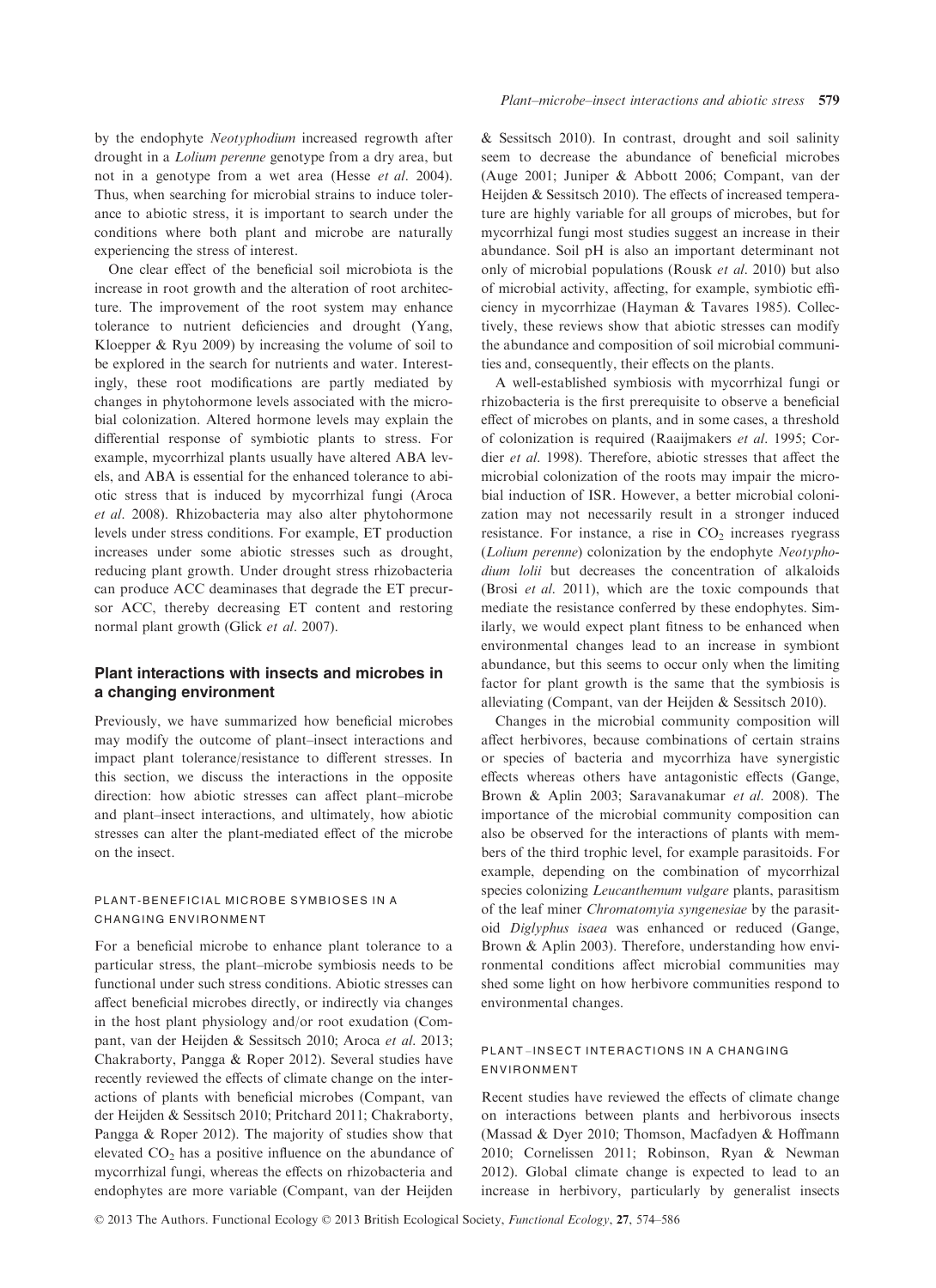(Massad & Dyer 2010). However, different abiotic stresses have different effects on herbivores probably depending, at least in part, on the changes in the quality of the host plants as food source.

The effects of the best-studied abiotic stresses, that is elevated  $CO<sub>2</sub>$  and drought, on herbivorous insects seem to depend on the insect-feeding guild. Drought and high  $CO<sub>2</sub>$ generally improve the performance of phloem feeders and decrease the performance of chewing herbivores (Koricheva, Larsson & Haukioja 1998; Khan, Ulrichs & Mewis 2010; Robinson, Ryan & Newman 2012). Exceptions to this pattern are, however, common in the literature, and the factors responsible still need to be elucidated. In the case of drought, the intensity and phenology of the stress seems to be crucial (Huberty & Denno 2004; Mody, Eichenberger & Dorn 2009; Jactel et al. 2012). Changes in carbon, nitrogen and their associated defensive compounds have been proposed to mediate the effects of abiotic stresses on herbivores. For instance, an increase in  $CO<sub>2</sub>$  leads to an increase in plants of the C : N ratio and phenolics, which are carbon-based defensive compounds that may negatively affect leaf chewers (Robinson, Ryan & Newman 2012). In contrast, in a  $CO_2$ -rich atmosphere the levels of free amino acids in the phloem sap decrease, but aphids compensate for this by ingesting more phloem sap to the extent that aphid growth increases (Sun, Jing & Ge 2009).

Little information is available on whether changes in plant signalling are important for the plant-mediated effects of abiotic stress on herbivores, but some experimental evidence suggest such a role. UV-B radiation reduces thrips damage and oviposition by leaf chewers, and these effects are dependent on a functional JA-signalling pathway (Caputo, Rutitzky & Ballare 2006; Demkura et al. 2010). Similarly, light regulates through JA signalling the secretion of extrafloral nectar, an indirect defence mechanism against herbivores (Radhika et al. 2010). Additionally, changes in JA have been proposed to mediate the increased susceptibility to leaf and root chewers under high  $CO<sub>2</sub>$  conditions (Zavala *et al.* 2008). These first reports should stimulate further studies on the effects of abiotic stress on plant signal-transduction and the consequences for plant–insect interactions.

An additional level of complexity is the influence of abiotic stress on parasitoids and predators of herbivores. For example, caterpillar parasitism decreases when climate variability increases (Stireman et al. 2005). The effects of abiotic stress on the third trophic level can be mediated by changes in the herbivorous hosts, or by changes in the emission of herbivore-induced plant volatiles (HIPV) used by the carnivores as cues to locate their hosts. Abiotic factors such as temperature, drought, nutrients, ozone and  $CO<sub>2</sub>$  can alter the emission of HIPV (Gouinguene & Turlings 2002; Holopainen & Gershenzon 2010). As an example, ozone modified the emission of HIPV by cabbage plants infested with the caterpillar Plutella xylostella, thereby altering the preference of the parasitoid Cotesia vestalis (Pinto, Nerg & Holopainen 2007).

Abiotic factors such as nutrient supply or drought can also determine whether the interaction between two herbivores results in competition or facilitation (Gange & Brown 1989; Staley et al. 2011). Interestingly, this can even occur between herbivores that are located above- and below-ground (Gange & Brown 1989; Staley et al. 2007; Erb et al. 2011). For instance, root feeding in corn by Diabrotica virgifera induces resistance against the chewing herbivore Spodoptera littoralis above-ground, but only under drought stress conditions (Erb et al. 2011). Interestingly, in this study, water stress enhanced the induction upon above-ground herbivory of defence genes related to the biosynthesis of ABA and the antifeedant DIMBOA. These studies highlight the importance of abiotic factors such as water stress in mediating above-ground and belowground interactions between herbivores (Masters, Brown & Gange 1993) and support the idea of abiotic factors affecting plant-mediated interactions between mutualistic microbes and herbivores.

#### PLANT – MICROBE – INSECT INTERACTIONS IN A CHANGING ENVIRONMENT

In the previous sections, we have addressed the effects of abiotic stresses, which are predicted to increase with climate change, on the interactions of plants with microbes and with insects. The next question is whether abiotic factors affect the plant-mediated effects of microbes on herbivores. This research field is still in its infancy and there are only studies on beneficial fungi (i.e. mycorrhizae and other endophytes) while nothing is known for plant growth-promoting rhizobacteria or nodulating rhizobia. However, there is evidence that indeed abiotic stress may strengthen certain microbial effects on plant resistance. Although a few studies have explored how stresses such as salinity (Younginger, Barnouti & Moon 2009), ozone (Manninen et al. 2000), or  $CO<sub>2</sub>$  (Marks & Lincoln 1996) affect plant– microbe–insect interactions, to date most of our knowledge on this topic is centred on the effects of nutrient levels and drought.

Soil nutrient content plays an important role in plant– insect interactions with mycorrhizal fungi and fungal endophytes, with contrasting effects between the two groups of microbes. Mycorrhizal fungi can have positive or negative effects on herbivores, but such effects are not observed when the soil is supplemented with phosphorous (Borowicz 1997; Gange, Bower & Brown 1999) or nitrogen (Gange & Nice 1997; Manninen, Holopainen & Holopainen 1998). In contrast to mycorrhizal fungi, the negative effect of fungal endophytes on herbivore performance is strengthened by the addition of nitrogen or an NPK fertilizer, probably by promoting increased synthesis by the endophyte of the nitrogen-based alkaloids that are toxic for the herbivores (Lehtonen, Helander & Saikkonen 2005; Vesterlund et al. 2011).

The relevance of drought as regulator for plant–microbe –insect interactions to date has only been demonstrated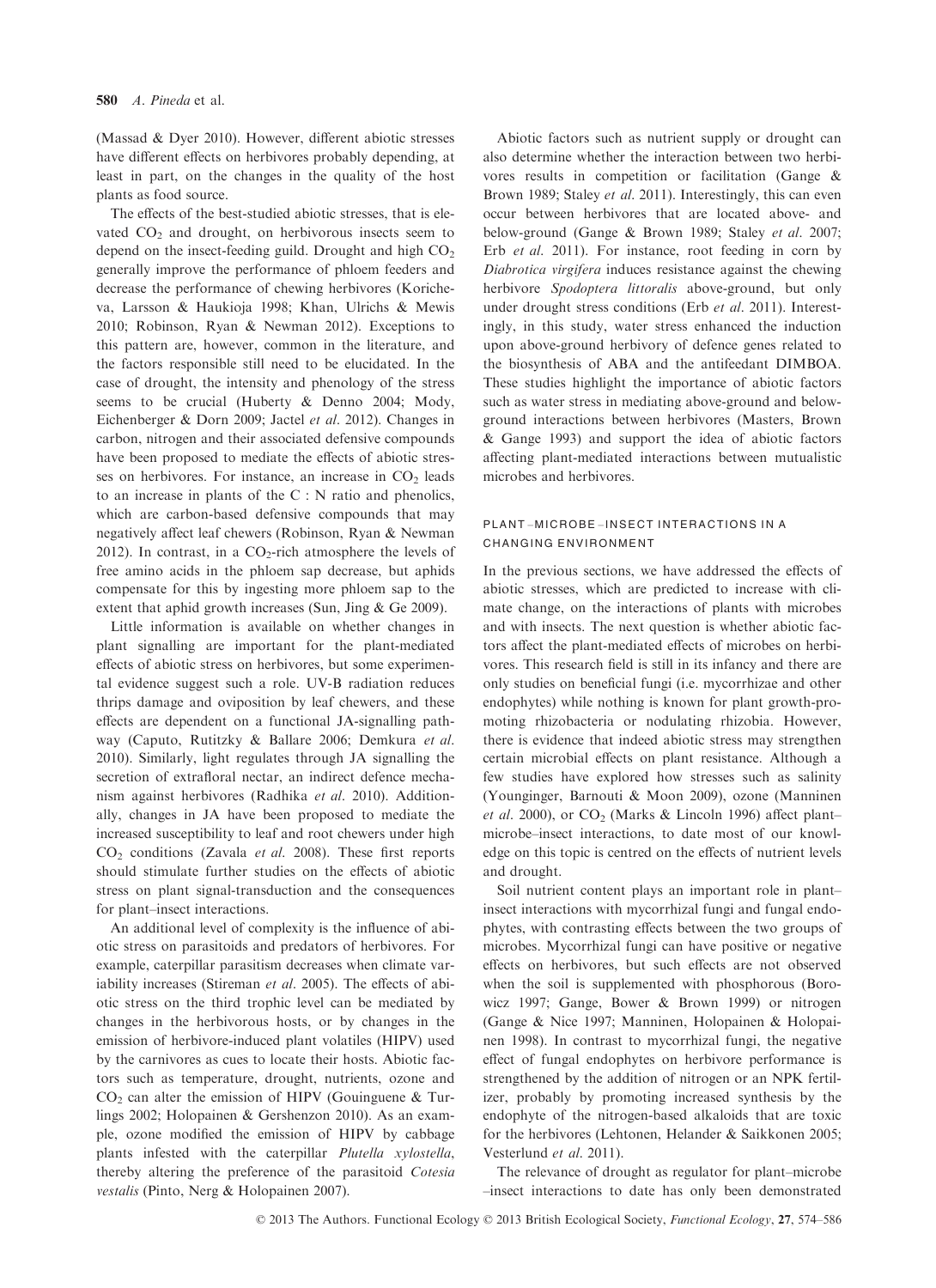for fungal endophytes (Vidal 1996; Bultman & Bell 2003; Miranda, Omacini & Chaneton 2011; Vesterlund et al. 2011; Yule, Woolley & Rudgers 2011). Most of these studies evaluated the effects on phloem feeders (see Bultman & Bell 2003 and Vesterlund *et al.* 2011 for other herbivores), which generally are negatively affected by endophyte infection only under certain level of drought stress (Bultman & Bell 2003). For instance, the negative effect of the endophyte Neotyphodium coenophialu on the aphid Rhopalosiphum padi was only present when plants recovered from the stress but not when the plants were continuously under water stress (Bultman & Bell 2003). Such effects may be related to the concentration of loline alkaloids, toxic for aphids, which was higher in previously stressed plants (Wilkinson et al. 2000). Whether drought affects plantinsect interactions with microbes that do not produce alkaloids, and how herbivores other than phloem feeders would respond remains to be elucidated.

Even less attention has been paid to the modification of multitrophic interactions between microbes, plants, herbivores and their natural enemies by abiotic stresses. To our knowledge, the first study addressing this aspect has been recently published (Yule, Woolley & Rudgers 2011), with the endophyte Neotyphodium PauTG-1 colonizing the grass Poa autumnalis, and assessing the effects on the aphid Rhopalosiphum padi and on its parasitoid Aphelinus spp. Under field conditions, a moderate water-stress treatment strengthened the positive effect of endophytes on plant biomass and parasitoid incidence, which was lost under a high-watering regime. Interestingly, the water stress applied did not affect plant biomass of endophytefree plants. These results suggest that a plant response to a moderate abiotic stress may affect plant–microbe–insect interactions, independently of effects on plant growth.

# Are beneficial microbes recruited under unfavourable conditions?

We believe that symbiotic microbes are beneficial for plants mainly when plants need help, and this need will be determined, at least in part, by the occurrence of biotic and abiotic stresses. There is enough evidence that beneficial microbes are initially perceived as hostile organisms, and accordingly, the plant responds as to a potential enemy. Later on, upon mutual recognition, the plant switches off the defence response and a symbiotic program is started (Pozo & Azcon-Aguilar 2007; Zamioudis & Pieterse 2012). Such a switch might be determined by plant needs. It is well documented that several symbionts only benefit their host plants under limiting conditions, where the benefit may outweigh the costs of maintaining the symbiosis (Hoeksema et al. 2010). For example, as the main benefit of the mycorrhizal symbiosis is an improved phosphorous acquisition, under low phosphate conditions the plant promotes the interaction and switches on a symbiotic program. In contrast, high phosphate levels inhibit the

activation of symbiotic genes and reduce mycorrhizal colonization (Breuillin et al. 2010). As previously discussed, beneficial microbes can also play a crucial role in plant survival and/or fitness by priming defence mechanisms. It is possible then that microbial symbioses are promoted under stressful environmental conditions to improve stress resistance.

Interestingly, studies with disease-suppressive soils have shown that a strong disease outbreak is required for the onset of the suppressiveness (Mendes *et al.*) 2011), which may support the idea of beneficial microbes being recruited after attack. There is evidence that upon above-ground herbivory, mycorrhizal colonization can increase (Kula, Hartnett & Wilson 2005), although it may revert after intense herbivory (Gehring & Bennett 2009). Recently, the first proof of rhizobacteria recruitment upon above-ground herbivory has been published (Yang et al. 2011; Lee, Lee & Ryu 2012). The mechanisms that explain how the microbe–plant symbiosis is enhanced after the plant perceives a certain stress are only now starting to be uncovered. Exciting advances have shown that plants can 'cry for help' below-ground via the production of compounds that attract enemies of root herbivores (Rasmann et al. 2005) or that enhance the root colonization by beneficial microbes (Rudrappa et al. 2008; Lopez-Raez, Pozo & Garcia-Garrido 2011; Neal et al. 2012). For instance, pathogen attack on Arabidopsis leaves increased the root exudation of malic acid and this led to the recruitment of the PGPR Bacillus subtilis (Rudrappa et al. 2008). Phytohormones may also play a role. For example, an increase in JA after repeated mechanical damage aboveground that partially simulates herbivory damage seems to enhance mycorrhizal colonization of roots in Medicago truncatula (Landgraf, Schaarschmidt & Hause 2012).

Help may be also requested under abiotic stress conditions. Exciting research about a new group of plant hormones, strigolactones, showed that plants increase their production under phosphorous-limiting conditions (Lopez-Raez, Pozo & Garcia-Garrido 2011). Interestingly, these hormones have several functions. In the rhizosphere, they are key signalling molecules in the establishment of the mycorrhizal symbiosis, ultimately improving the plant's capacity to acquire phosphorous. Within the plant, they regulate shoot branching and root architecture, which may indirectly affect plant tolerance to abiotic stress (Lopez-Raez, Pozo & Garcia-Garrido 2011). Remarkably, under salt stress, mycorrhizal plants increase the production of strigolactones (Aroca et al. 2013). The synthesis of these hormones is regulated by ABA (Lopez-Raez et al. 2010); thus, it is tempting to speculate that abiotic stress may increase strigolactone production to promote the mycorrhizal symbiosis and alleviate stress. As plants in nature are simultaneously affected by biotic and abiotic stresses, it would not be surprising if the production of compounds that favour beneficial plant–microbe symbioses are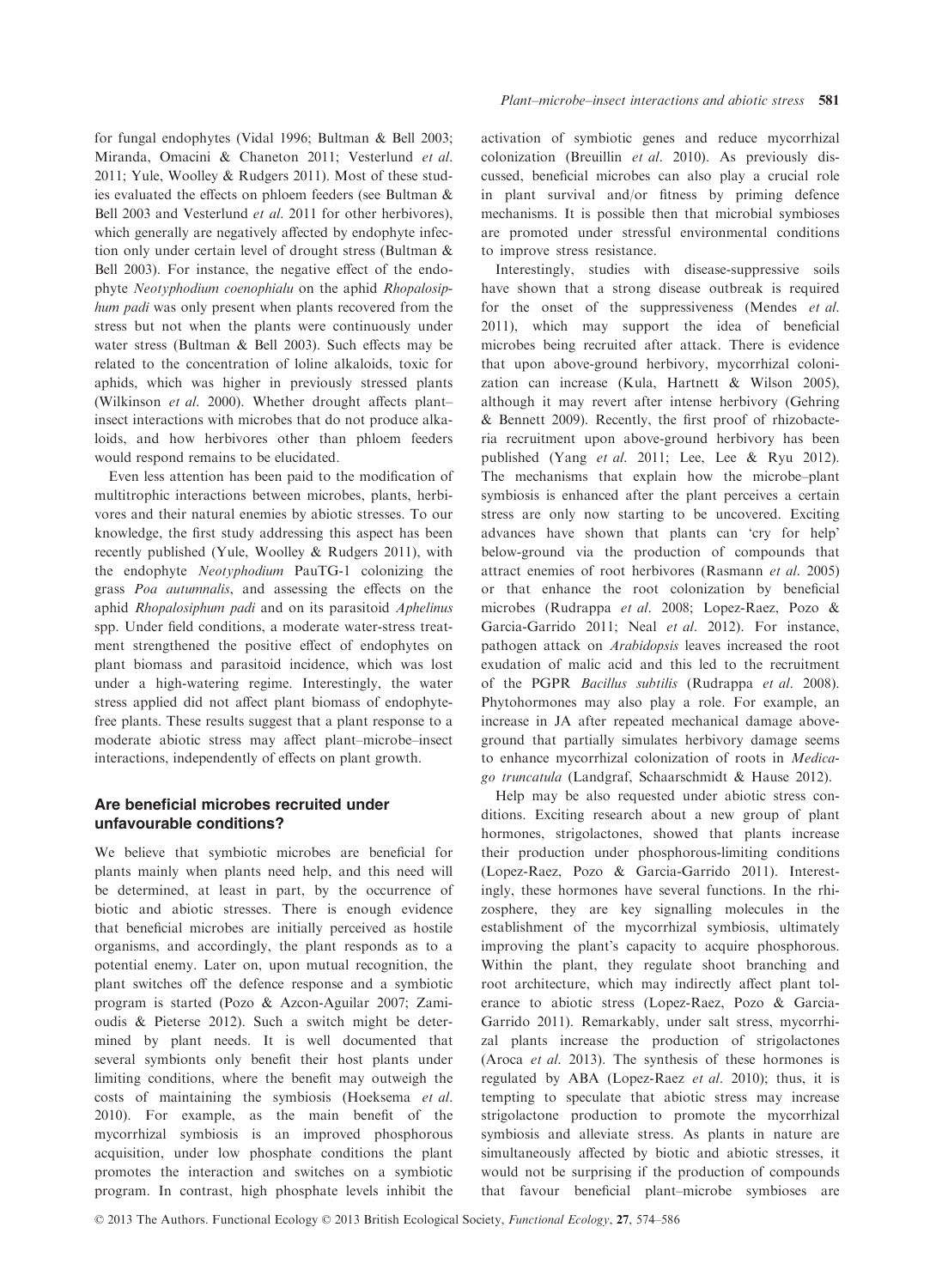further enhanced when perceiving both biotic and abiotic stresses.

#### Future perspectives

Plants are members of complex communities formed by multiple species of insects and microbes that may be detrimental or beneficial for the plant and be located aboveor below-ground. Unfortunately, plant–microbe and plant –insect interactions have long been studied in isolation. However, exciting discoveries in the last decade show that plant responses to microbes and insects share important similarities and common regulators, and in recent years, these research fields have been frequently connected (e.g. Pieterse & Dicke 2007). However, the connection of these two research fields has mainly been based on individual microbe and herbivore species. Accordingly, there is still a big gap (Box 1) on how microbes affect insects at the community level, including herbivores from different feeding guilds and insects of higher trophic levels (i.e. carnivores).

Moreover, plants in nature are simultaneously exposed to biotic and abiotic stresses. Again, plant responses to these two types of stresses have traditionally been studied separately, but recent discoveries illustrate that the signalling cascades activated in response to both biotic and abiotic stresses are similar and that they interact through common regulatory nodes, opening a plethora of possible mechanistic interactions (e.g. Atkinson & Urwin 2012). This review was motivated by those recent findings showing how plant responses to biotic and abiotic stresses may interact, with ecological consequences at several trophic levels (e.g. Holopainen & Gershenzon 2010). There is evidence for abiotic stress affecting plant–microbe and plant– insect interactions, but much less explored is the influence of abiotic stress on the plant-mediated effects of microbes on insects. The challenge that climate change is imposing to plant growth in natural and agricultural ecosystems urges for studies of the effects of abiotic stress on two- and three-way interactions between plants, microbes and insects.

A microbial community approach is necessary when addressing plant–microbe–insect interactions. Recent evidence on disease-suppressive soils highlight that plant protection against pathogens is provided by a consortium of bacteria rather than by single strains (Mendes et al. 2011; Berendsen, Pieterse & Bakker 2012). The diversity of microbes is enormous and, although it is difficult to visualize, each strain that has been selected in a certain environment should have a particular biological function. Different microbial symbionts have different effects on plants, and it will be fascinating if plants under certain stresses favour those symbiotic relationships that increase their ability to deal with the inducing stress.

As our knowledge on the mechanisms regulating plant responses to biotic and abiotic factors increases, we can increase the complexity of our study systems. By doing so, we will get closer to understand the functioning of natural ecosystems, where plants are exposed to multiple attackers with different invasive strategies, to beneficial organisms such as mutualistic microbes and carnivorous insects, and to abiotic stresses that are predicted to increase in severity with global change. The use of model systems has highly contributed to unravel the underlying mechanisms of all these interactions in the past decade, and in the near future, the rapidly advancing techniques in molecular biology will allow scientists to work with ecological systems, thus expanding our knowledge from the laboratory to the field and from changes in genes to effects on the ecosystem.

#### Box 1: Future research questions

## What are the effects of beneficial microbes on insects in a changing environment?

- What are the plant-mediated effects of microbes on insects (herbivores, carnivores, pollinators) under different abiotic stress conditions?
- How do these microbial effects on herbivores under abiotic stress change in a multitrophic context (when higher trophic levels – i.e. carnivores – are considered)?
- Do the effects of single microbial strains change when they are part of a microbial community?
- Do beneficial microbes modify how abiotic stress affects insect communities in the field (herbivores, carnivores, pollinators)?

#### What are the mechanisms underlying such effects?

- Can plant defence mechanisms and crosstalk of plant defence-signalling pathways explain the effects?
- Are effects of abiotic stress on plant–microbe–insect interactions related to changes in the microbial abundance/composition?

#### Recruitment of beneficial micro-organisms

- Does a certain stress favour those symbiotic interactions that protect plants better against such stress?
- Can plants under stress actively recruit beneficial micro-organisms? How?

#### Acknowledgements

Research activities by A.P. were supported by a postdoctoral EU Marie Curie Individual Fellowship (grant no. 234895). Our laboratories have been financially supported by grants from the Netherlands Organization for Scientific Research (NWO, M.D. and C.M.J.P.), the European Science Foundation (ESF, M.D. and C.M.J.P.), ERC Advanced Investigator Grant no. 269072 (C.M.J.P.) and Spanish National R&D Plan of the MICINN (AGL2009-07691, M.J.P.). We thank J.A. López-Ráez, C. Azcón for critical reading of the manuscript and R. Aroca for helpful discussions.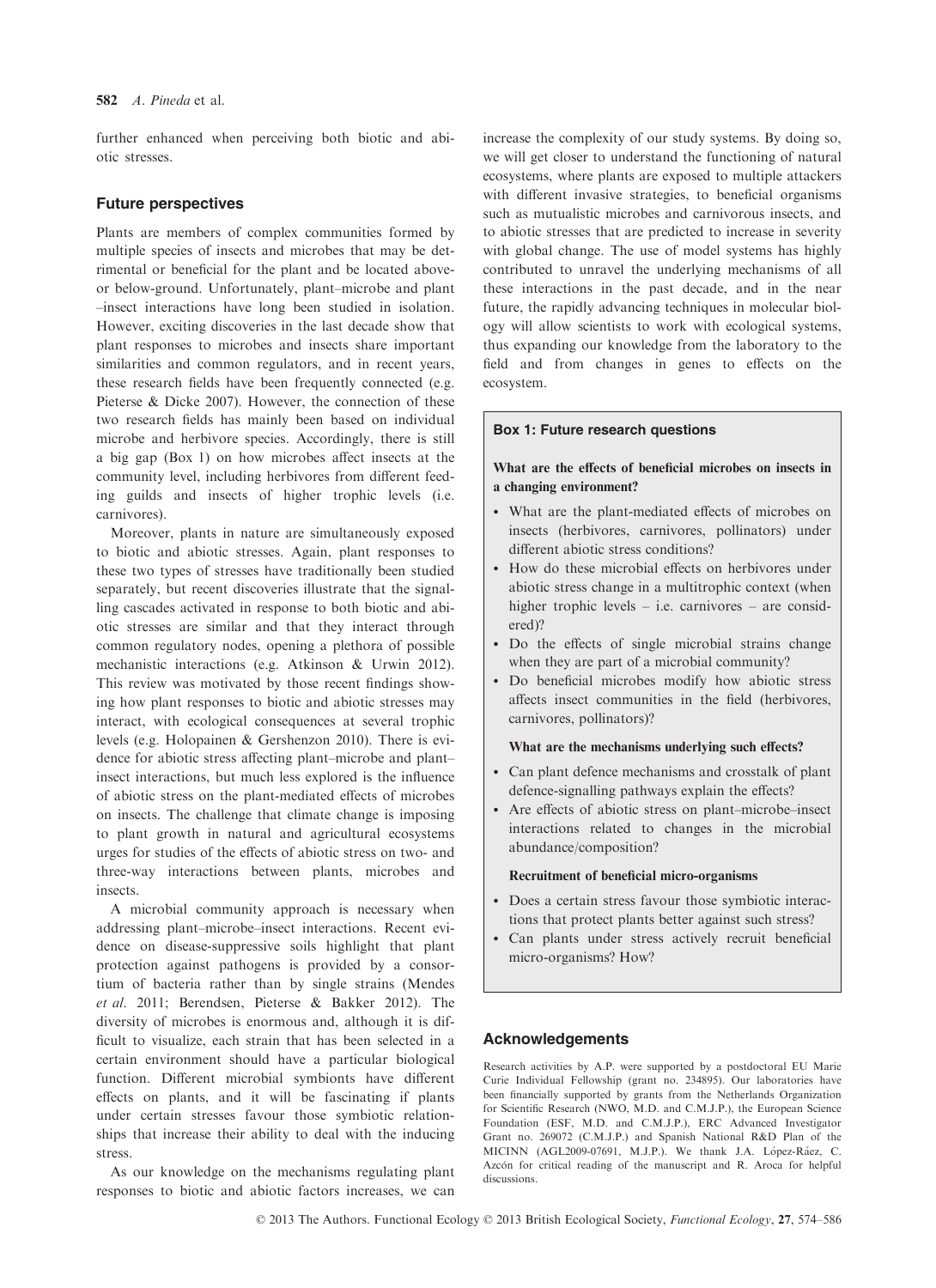#### **References**

- Anderson, J.P., Badruzsaufari, E., Schenk, P.M., Manners, J.M., Desmond, O.J., Ehlert, C., Maclean, D.J., Ebert, P.R. & Kazan, K. (2004) Antagonistic interaction between abscisic acid and jasmonate-ethylene signaling pathways modulates defense gene expression and disease resistance in Arabidopsis. Plant Cell, 16, 3460–3479.
- Aroca, R., del Mar Alguacil, M., Vernieri, P. & Ruiz-Lozano, J. (2008) Plant responses to drought stress and exogenous ABA application are modulated differently by mycorrhization in tomato and an ABA-deficient mutant (sitiens). Microbial Ecology, 56, 704–719.
- Aroca, R., Ruiz-Lozano, J.M., Zamarreño, Á.M., Paz, J.A., García-Mina, J.M., Pozo, M.J. & López-Ráez, J.A. (2013) Arbuscular mycorrhizal symbiosis influences strigolactone production under salinity and alleviates salt stress in lettuce plants. Journal of Plant Physiology, 170, 47–55.
- Atkinson, N.J. & Urwin, P.E. (2012) The interaction of plant biotic and abiotic stresses: from genes to the field. Journal of Experimental Botany, 63, 3523–3543.
- Auge, R.M. (2001) Water relations, drought and vesicular-arbuscular mycorrhizal symbiosis. Mycorrhiza, 11, 3–42.
- Beattie, G.A. (2011) Water relations in the interaction of foliar bacterial pathogens with plants. Annual Review of Phytopathology, 49, 533– 555.
- Bennett, A.E., Alers-Garcia, J. & Bever, J.D. (2006) Three-way interactions among mutualistic mycorrhizal fungi, plants, and plant enemies: hypotheses and synthesis. American Naturalist, 167, 141–152.
- Berendsen, R.L., Pieterse, C.M.J. & Bakker, P.A.H.M. (2012) The rhizosphere microbiome and plant health. Trends in Plant Science, 17, 478– 486.
- Bodenhausen, N. & Reymond, P. (2007) Signaling pathways controlling induced resistance to insect herbivores in Arabidopsis. Molecular Plant-Microbe Interactions, 20, 1406–1420.
- Borowicz, V.A. (1997) A fungal root symbiont modifies plant resistance to an insect herbivore. Oecologia, 112, 534–542.
- Borsani, O., Valpuesta, V. & Botella, M.A. (2001) Evidence for a role of salicylic acid in the oxidative damage generated by NaCl and osmotic stress in Arabidopsis seedlings. Plant Physiology, 126, 1024–1030.
- Breuillin, F., Schramm, J., Hajirezaei, M., Ahkami, A., Favre, P., Druege, U., Hause, B., Bucher, M., Kretzschmar, T., Bossolini, E., Kuhlemeier, C., Martinoia, E., Franken, P., Scholz, U. & Reinhardt, D. (2010) Phosphate systemically inhibits development of arbuscular mycorrhiza in Petunia hybrida and represses genes involved in mycorrhizal functioning. The Plant Journal, 64, 1002–1017.
- Brosi, G.B., McCulley, R.L., Bush, L.P., Nelson, J.A., Classen, A.T. & Norby, R.J. (2011) Effects of multiple climate change factors on the tall fescue-fungal endophyte symbiosis: infection frequency and tissue chemistry. New Phytologist, 189, 797–805.
- Bultman, T.L. & Bell, G.D. (2003) Interaction between fungal endophytes and environmental stressors influences plant resistance to insects. Oikos, 103, 182–190.
- Cabrera, H.M., Argandona, V.H., Zuniga, G.E. & Corcuera, L.J. (1995) Effect on infestation by aphids on the water status of barley and insect development. Phytochemistry, 40, 1083–1088.
- Caputo, C., Rutitzky, M. & Ballare, C.L. (2006) Solar ultraviolet-B radiation alters the attractiveness of Arabidopsis plants to diamondback moths (Plutella xylostella L.): impacts on oviposition and involvement of the jasmonic acid pathway. Oecologia, 149, 81–90.
- Chakraborty, S., Pangga, I.B. & Roper, M.M. (2012) Climate change and multitrophic interactions in soil: the primacy of plants and functional domains. Global Change Biology, 18, 2111–2125.
- Christmann, A., Moes, D., Himmelbach, A., Yang, Y., Tang, Y. & Grill, E. (2006) Integration of abscisic acid signalling into plant responses. Plant Biology, 8, 314–325.
- Compant, S., van der Heijden, M.G.A. & Sessitsch, A. (2010) Climate change effects on beneficial plant-microorganism interactions. FEMS Microbiology Ecology, 73, 197–214.
- Conrath, U., Beckers, G.J.M., Flors, V., Garcia-Agustin, P., Jakab, G., Mauch, F., Newman, M.A., Pieterse, C.M.J., Poinssot, B., Pozo, M.J., Pugin, A., Schaffrath, U., Ton, J., Wendehenne, D., Zimmerli, L. & Mauch-Mani, B. (2006) Priming: getting ready for battle. Molecular Plant-Microbe Interactions, 19, 1062–1071.
- Cordier, C., Pozo, M.J., Barea, J.M., Gianinazzi, S. & Gianinazzi-Pearson, V. (1998) Cell defense responses associated with localized and systemic resistance to Phytophthora parasitica induced in tomato by an arbuscular

mycorrhizal fungus. Molecular Plant-Microbe Interactions, 11, 1017– 1028.

- Cornelissen, T. (2011) Climate change and its effects on terrestrial insects and herbivory patterns. Neotropical Entomology, 40, 155–163.
- Davitt, A.J., Stansberry, M. & Rudgers, J.A. (2010) Do the costs and benefits of fungal endophyte symbiosis vary with light availability? New Phytologist, 188, 824–834.
- Demkura, P.V., Abdala, G., Baldwin, I.T. & Ballare, C.L. (2010) Jasmonate-dependent and -independent pathways mediate specific effects of solar ultraviolet B radiation on leaf phenolics and antiherbivore defense. Plant Physiology, 152, 1084–1095.
- Dicke, M., van Loon, J.J.A. & Soler, R. (2009) Chemical complexity of volatiles from plants induced by multiple attack. Nature Chemical Biology, 5, 317–324.
- Dimkpa, C., Weinand, T. & Asch, F. (2009) Plant-rhizobacteria interactions alleviate abiotic stress conditions. Plant, Cell and Environment, 32, 1682–1694.
- van der Ent, S., van Wees, S.C.M. & Pieterse, C.M.J. (2009b) Jasmonate signaling in plant interactions with resistance-inducing beneficial microbes. Phytochemistry, 70, 1581–1588.
- van der Ent, S., van Hulten, M., Pozo, M.J., Czechowski, T., Udvardi, M.K., Pieterse, C.M.J. & Ton, J. (2009a) Priming of plant innate immunity by rhizobacteria and beta-aminobutyric acid: differences and similarities in regulation. New Phytologist, 183, 419–431.
- Erb, M., Meldau, S. & Howe, G.A. (2012) Role of phytohormones in insect-specific plant reactions. Trends in Plant Science, 17, 250– 259.
- Erb, M., Flors, V., Karlen, D., de Lange, E., Planchamp, C., D'Alessandro, M., Turlings, T.C.J. & Ton, J. (2009) Signal signature of abovegroundinduced resistance upon belowground herbivory in maize. Plant Journal, 59, 292–302.
- Erb, M., Kollner, T.G., Degenhardt, J., Zwahlen, C., Hibbard, B.E. & Turlings, T.C.J. (2011) The role of abscisic acid and water stress in root herbivore-induced leaf resistance. New Phytologist, 189, 308–320.
- Fujita, M., Fujita, Y., Noutoshi, Y., Takahashi, F., Narusaka, Y., Yamaguchi-Shinozaki, K. & Shinozaki, K. (2006) Crosstalk between abiotic and biotic stress responses: a current view from the points of convergence in the stress signaling networks. Current Opinion in Plant Biology, 9, 436–442.
- Gange, A.C., Bower, E. & Brown, V.K. (1999) Positive effects of an arbuscular mycorrhizal fungus on aphid life history traits. Oecologia, 120, 123 –131.
- Gange, A.C. & Brown, V.K. (1989) Effects of root herbivory by an insect on a foliar-feeding species, mediated through changes in the host plant. Oecologia, 81, 38–42.
- Gange, A.C., Brown, V.K. & Aplin, D.M. (2003) Multitrophic links between arbuscular mycorrhizal fungi and insect parasitoids. Ecology Letters, 6, 1051–1055.
- Gange, A.C. & Nice, H.E. (1997) Performance of the thistle gall fly, Urophora cardui, in relation to host plant nitrogen and mycorrhizal colonization. New Phytologist, 137, 335–343.
- Gehring, C. & Bennett, A. (2009) Mycorrhizal fungal-plant-insect interactions: the importance of a community approach. Environmental Entomology, 38, 93–102.
- Girling, R.D., Madison, R., Hassall, M., Poppy, G.M. & Turner, J.G. (2008) Investigations into plant biochemical wound-response pathways involved in the production of aphid-induced plant volatiles. Journal of Experimental Botany, 59, 3077–3085.
- Glazebrook, J. (2005) Contrasting mechanisms of defense against biotrophic and necrotrophic pathogens. Annual Review of Phytopathology, 43, 205–227.
- Glick, B.R., Cheng, Z., Czarny, J. & Duan, J. (2007) Promotion of plant growth by ACC deaminase-producing soil bacteria. European Journal of Plant Pathology, 119, 329–339.
- Gouinguene, S.P. & Turlings, T.C.J. (2002) The effects of abiotic factors on induced volatile emissions in corn plants. Plant Physiology, 129, 1296– 1307.
- Gutjahr, C. & Paszkowski, U. (2009) Weights in the balance: jasmonic acid and salicylic acid signaling in root-biotroph interactions. Molecular Plant-Microbe Interactions, 22, 763–772.
- Hause, B. & Schaarschmidt, S. (2009) The role of jasmonates in mutualistic symbioses between plants and soil-born microorganisms. Phytochemistry, 70, 1589–1599.
- Hayman, D.S. & Tavares, M. (1985) Influence of soil-pH on the symbiotic efficiency of different endophytes. New Phytologist, 100, 367–377.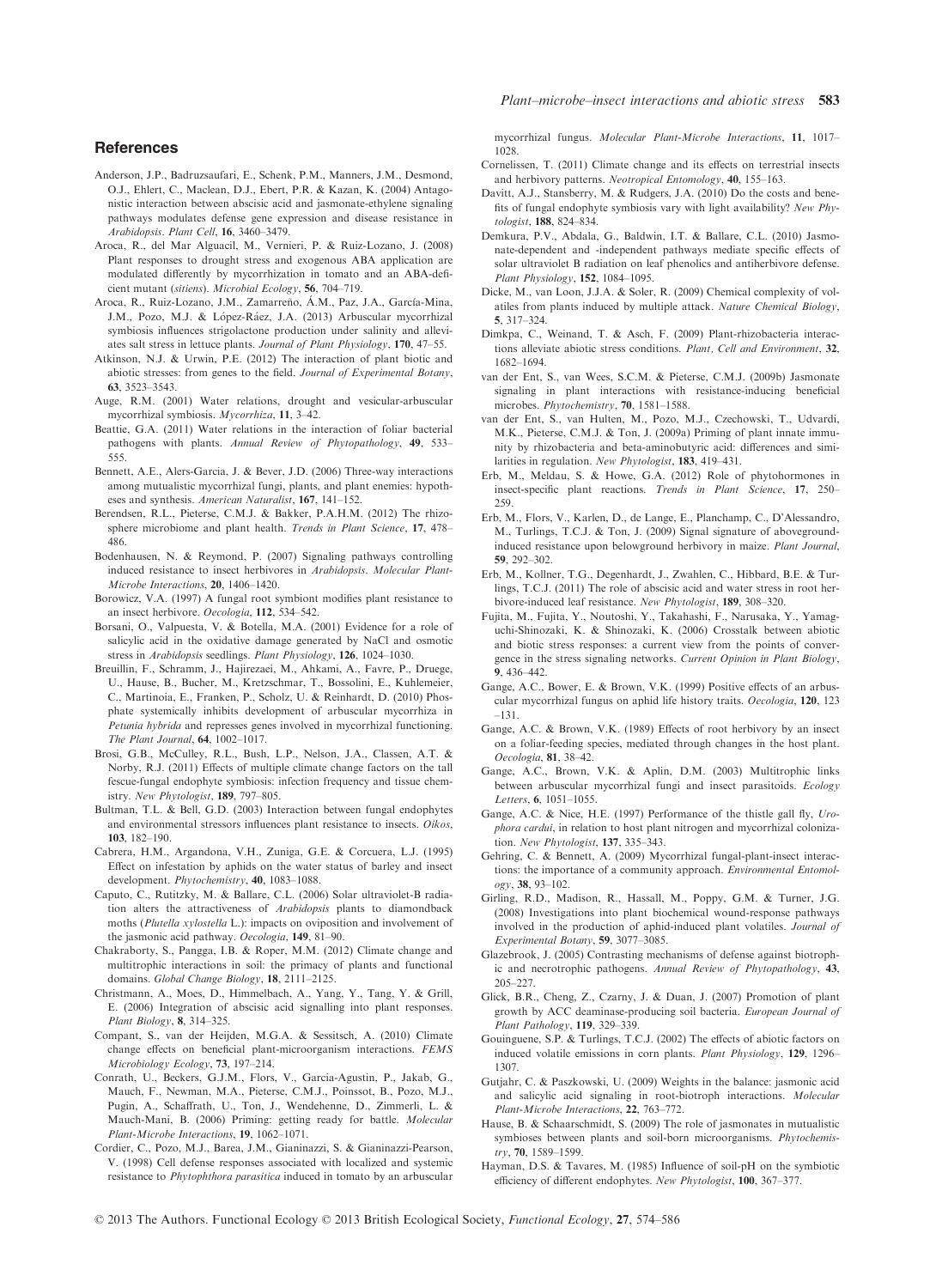- Hesse, U., Hahn, H., Andreeva, K., Forster, K., Warnstorff, K., Schoberlein, W. & Diepenbrock, W. (2004) Investigations on the influence of Neotyphodium endophytes on plant growth and seed yield of Lolium perenne genotypes. Crop Science, 44, 1689–1695.
- Hoeksema, J.D., Chaudhary, V.B., Gehring, C.A., Johnson, N.C., Karst, J., Koide, R.T., Pringle, A., Zabinski, C., Bever, J.D., Moore, J.C., Wilson, G.W.T., Klironomos, J.N. & Umbanhowar, J. (2010) A meta-analysis of context-dependency in plant response to inoculation with mycorrhizal fungi. Ecology Letters, 13, 394–407.
- Holopainen, J.K. & Gershenzon, J. (2010) Multiple stress factors and the emission of plant VOCs. Trends in Plant Science, 15, 176-184.
- Huberty, A.F. & Denno, R.F. (2004) Plant water stress and its consequences for herbivorous insects: a new synthesis. Ecology, 85, 1383– 1398.
- van Hulten, M., Pelser, M., van Loon, L.C., Pieterse, C.M.J. & Ton, J. (2006) Costs and benefits of priming for defense in Arabidopsis. Proceedings of the National Academy of Sciences of the United States of America, 103, 5602–5607.
- Ismail, A., Riemann, M. & Nick, P. (2012) The jasmonate pathway mediates salt tolerance in grapevines. Journal of Experimental Botany, 63, 2127–2139.
- Jactel, H., Petit, J., Desprez-Loustau, M.-L., Delzon, S., Piou, D., Battisti, A. & Koricheva, J. (2012) Drought effects on damage by forest insects and pathogens: a meta-analysis. Global Change Biology, 18, 267–276.
- Juniper, S. & Abbott, L.K. (2006) Soil salinity delays germination and limits growth of hyphae from propagules of arbuscular mycorrhizal fungi. Mycorrhiza, 16, 371–379.
- Kang, H.M. & Saltveit, M.E. (2002) Chilling tolerance of maize, cucumber and rice seedling leaves and roots are differentially affected by salicylic acid. Physiologia Plantarum, 115, 571–576.
- Khan, M.A.M., Ulrichs, C. & Mewis, I. (2010) Influence of water stress on the glucosinolate profile of Brassica oleracea var. italica and the performance of Brevicoryne brassicae and Myzus persicae. Entomologia Experimentalis et Applicata, 137, 229–236.
- Koornneef, A. & Pieterse, C.M.J. (2008) Cross talk in defense signaling. Plant Physiology, 146, 839–844.
- Koricheva, J., Gange, A.C. & Jones, T. (2009) Effects of mycorrhizal fungi on insect herbivores: a meta-analysis. Ecology, 90, 2088–2097.
- Koricheva, J., Larsson, S. & Haukioja, E. (1998) Insect performance on experimentally stressed woody plants: a meta-analysis. Annual Review of Entomology, 43, 195–216.
- Kula, A.A.R., Hartnett, D.C. & Wilson, G.W.T. (2005) Effects of mycorrhizal symbiosis on tallgrass prairie plant-herbivore interactions. Ecology Letters, 8, 61–69.
- Landgraf, R., Schaarschmidt, S. & Hause, B. (2012) Repeated leaf wounding alters the colonization of Medicago truncatula roots by beneficial and pathogenic microorganisms. Plant, Cell and Environment, 35, 1344– 1357.
- Larkindale, J., Hall, J.D., Knight, M.R. & Vierling, E. (2005) Heat stress phenotypes of arabidopsis mutants implicate multiple signaling pathways in the acquisition of thermotolerance. Plant Physiology, 138, 882–897.
- Lee, B., Lee, S. & Ryu, C.-M. (2012) Foliar aphid feeding recruits rhizosphere bacteria and primes plant immunity against pathogenic and nonpathogenic bacteria in pepper. Annals of Botany, 110, 281–290.
- Lee, S.C. & Luan, S. (2012) ABA signal transduction at the crossroad of biotic and abiotic stress responses. Plant Cell and Environment, 35, 53– 60.
- Lehtonen, P.i., Helander, M. & Saikkonen, K. (2005) Are endophyte-mediated effects on herbivores conditional on soil nutrients? Oecologia, 142, 38–45.
- Lopez-Raez, J.A., Pozo, M.J. & Garcia-Garrido, J.M. (2011) Strigolactones: a cry for help in the rhizosphere. Botany-Botanique, 89, 513– 522.
- Lopez-Raez, J.A., Kohlen, W., Charnikhova, T., Mulder, P., Undas, A.K., Sergeant, M.J., Verstappen, F., Bugg, T.D.H., Thompson, A.J., Ruyter-Spira, C. & Bouwmeester, H. (2010) Does abscisic acid affect strigolactone biosynthesis? New Phytologist, 187, 343–354.
- Lorenzo, O., Chico, J.M., Sanchez-Serrano, J.J. & Solano, R. (2004) Jasmonate-insensitive1 encodes a MYC transcription factor essential to discriminate between different jasmonate-regulated defense responses in Arabidopsis. Plant Cell, 16, 1938–1950.
- Manninen, A.M., Holopainen, T. & Holopainen, J.K. (1998) Susceptibility of ectomycorrhizal and non-mycorrhizal scots pine (Pinus sylvestris) seedlings to a generalist insect herbivore, Lygus rugulipennis, at two nitrogen availability levels. New Phytologist, 140, 55–63.
- Manninen, A.M., Holopainen, T., Lyytikainen-Saarenmaa, P. & Holopainen, J.K. (2000) The role of low-level ozone exposure and mycorrhizas in chemical quality and insect herbivore performance on Scots pine seedlings. Global Change Biology, 6, 111–121.
- Marks, S. & Lincoln, D.E. (1996) Antiherbivore defense mutualism under elevated carbon dioxide levels: a fungal endophyte and grass. Environmental Entomology, 25, 618–623.
- Martín-Rodríguez, J.Á., León-Morcillo, R., Vierheilig, H., Ocampo, J.A., Ludwig-Müller, J. & García-Garrido, J.M. (2011) Ethylene-dependent/ ethylene-independent ABA regulation of tomato plants colonized by arbuscular mycorrhiza fungi. New Phytologist, 190, 193–205.
- Massad, T. & Dyer, L. (2010) A meta-analysis of the effects of global environmental change on plant-herbivore interactions. Arthropod-Plant Interactions, 4, 181–188.
- Masters, G.J., Brown, V.K. & Gange, A.C. (1993) Plant mediated interactions between aboveground and belowground insect herbivores. Oikos, 66, 148–151.
- Mauch-Mani, B. & Mauch, F. (2005) The role of abscisic acid in plantpathogen interactions. Current Opinion in Plant Biology, 8, 409–414.
- Mendes, R., Kruijt, M., de Bruijn, I., Dekkers, E., van der Voort, M., Schneider, J.H.M., Piceno, Y.M., DeSantis, T.Z., Andersen, G.L., Bakker, P.A.H.M. & Raaijmakers, J.M. (2011) Deciphering the rhizosphere microbiome for disease-suppressive bacteria. Science, 332, 1097–1100.
- Miranda, I.M., Omacini, M. & Chaneton, E.J. (2011) Environmental context of endophyte symbioses: interacting effects of water stress and insect herbivory. International Journal of Plant Sciences, 172, 499-508.
- Mody, K., Eichenberger, D. & Dorn, S. (2009) Stress magnitude matters: different intensities of pulsed water stress produce non-monotonic resistance responses of host plants to insect herbivores. Ecological Entomology, 34, 133–143.
- Neal, A.L., Ahmad, S., Gordon-Weeks, R. & Ton, J. (2012) Benzoxazinoids in root exudates of maize attract Pseudomonas putida to the rhizosphere. PLoS One, 7, e35498.
- van Oosten, V.R., Bodenhausen, N., Reymond, P., van Pelt, J.A., van Loon, L.C., Dicke, M. & Pieterse, C.M.J. (2008) Differential effectiveness of microbially induced resistance against herbivorous insects in Arabidopsis. Molecular Plant-Microbe Interactions, 21, 919–930.
- Partida-Martinez, L.P.P. & Heil, M. (2011) The microbe-free plant: fact or artefact? Frontiers in Plant Science, 2, 100.
- Pastor, V., Luna, E., Mauch-Mani, B., Ton, J. & Flors, V. (2012) Primed plants do not forget. Environmental and Experimental Botany, doi:10. 1016/j.envexpbot.2012.1002.1013.
- Peleg, Z. & Blumwald, E. (2011) Hormone balance and abiotic stress tolerance in crop plants. Current Opinion in Plant Biology, 14, 290–295.
- Pieterse, C.M.J. & Dicke, M. (2007) Plant interactions with microbes and insects: from molecular mechanisms to ecology. Trends in Plant Science, 12, 564–569.
- Pieterse, C.M.J., van der Does, D., Zamioudis, C., Leon-Reyes, A. & van Wees, S.C.M. (2012) Hormonal modulation of plant immunity. Annual Review of Cell and Developmental Biology, 28, 489–521.
- Pineda, A., Zheng, S.-J., van Loon, J.J.A., Pieterse, C.M.J. & Dicke, M. (2010) Helping plants to deal with insects: the role of beneficial soilborne microbes. Trends in Plant Science, 15, 507-514.
- Pineda, A., Soler, R., Weldegergis, B.T., Shimwela, M.M., van Loon, J.J.A. & Dicke, M. (2012a) Non-pathogenic rhizobacteria interfere with the attraction of parasitoids to aphid-induced plant volatiles via jasmonic acid signaling. Plant, Cell & Environment, 36, 393-404.
- Pineda, A., Zheng, S.-J., van Loon, J.J.A. & Dicke, M. (2012b) Rhizobacteria modify plant–aphid interactions: a case of induced systemic susceptibility. Plant Biology, 14 (Suppl. 1), 83-90.
- Pinto, D.M., Nerg, A.M. & Holopainen, J.K. (2007) The role of ozonereactive compounds, terpenes, and green leaf volatiles (GLVs), in the orientation of Cotesia plutellae. Journal of Chemical Ecology, 33, 2218– 2228
- Poelman, E.H., Broekgaarden, C., Van Loon, J.J.A. & Dicke, M. (2008) Early season herbivore differentially affects plant defence responses to subsequently colonizing herbivores and their abundance in the field. Molecular Ecology, 17, 3352–3365.
- Pozo, M.J. & Azcon-Aguilar, C. (2007) Unraveling mycorrhiza-induced resistance. Current Opinion in Plant Biology, 10, 393–398.
- Pozo, M.J., Van Loon, L.C. & Pieterse, C.M.J. (2005) Jasmonates Signals in plant-microbe interactions. Journal of Plant Growth Regulation, 23, 211–222.
- Pozo, M.J., van der Ent, S., van Loon, L.C. & Pieterse, C.M.J. (2008) Transcription factor MYC2 is involved in priming for enhanced defense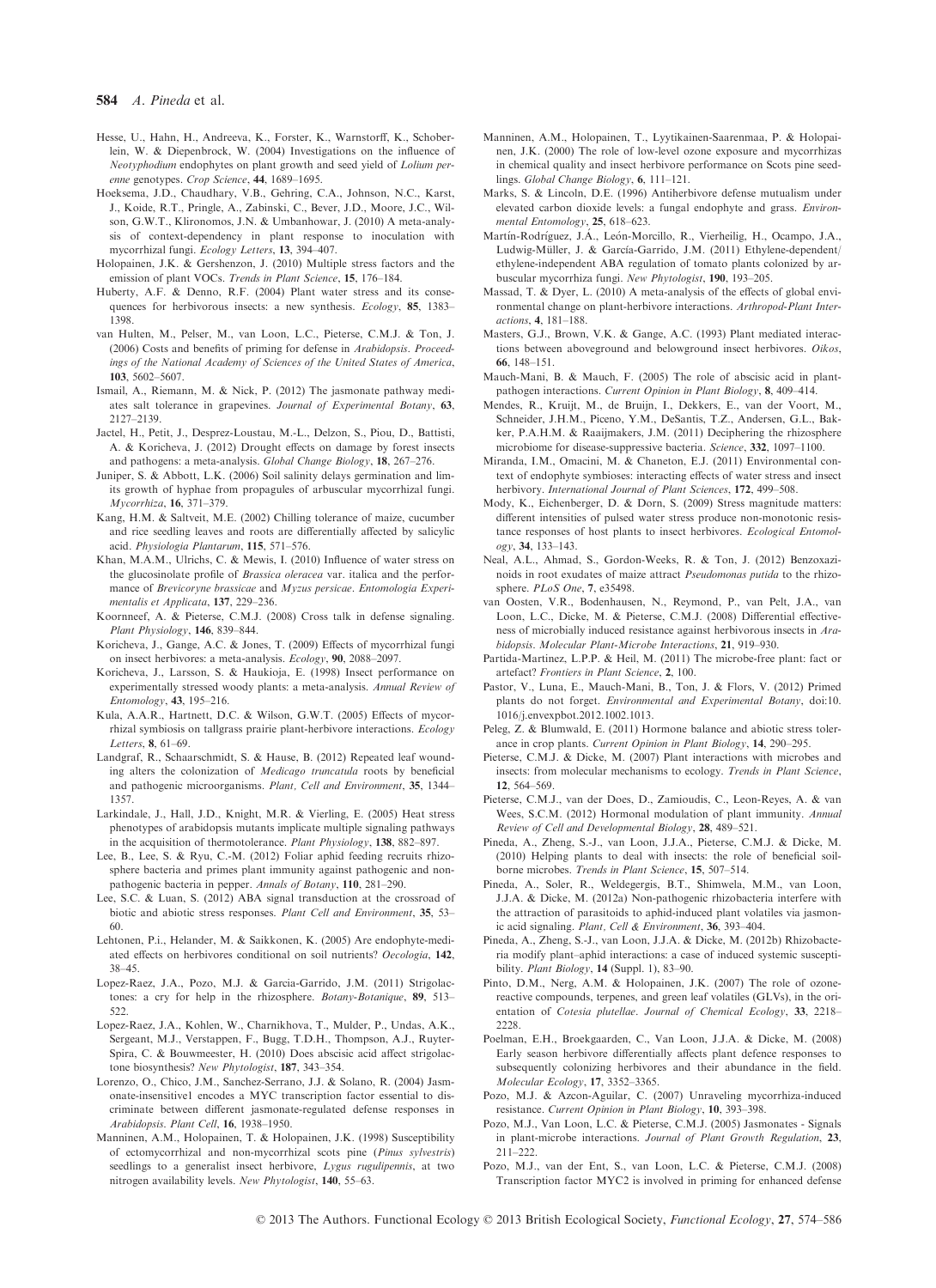- Pritchard, S.G. (2011) Soil organisms and global climate change. Plant Pathology, 60, 82–99.
- van der Putten, W.H., Macel, M. & Visser, M.E. (2010) Predicting species distribution and abundance responses to climate change: why it is essential to include biotic interactions across trophic levels. Philosophical Transactions of the Royal Society B-Biological Sciences, 365, 2025–2034.
- Raaijmakers, J.M., Leeman, M., Vanoorschot, M.M.P., Vandersluis, I., Schippers, B. & Bakker, P.A.H.M. (1995) Dose-response relationships in biological-control of Fusarium-wilt of radish by Pseudomonas spp. Phytopathology, 85, 1075–1081.
- Radhika, V., Kost, C., Mithofer, A. & Boland, W. (2010) Regulation of extrafloral nectar secretion by jasmonates in lima bean is light dependent. Proceedings of the National Academy of Sciences of the United States of America, 107, 17228–17233.
- Ramirez, V., van der Ent, S., Garcia-Andrade, J., Coego, A., Pieterse, C.M.J. & Vera, P. (2010) OCP3 is an important modulator of NPR1 mediated jasmonic acid-dependent induced defenses in Arabidopsis. BMC Plant Biology, 10, 199.
- Rasmann, S., Kollner, T.G., Degenhardt, J., Hiltpold, I., Toepfer, S., Kuhlmann, U., Gershenzon, J. & Turlings, T.C.J. (2005) Recruitment of entomopathogenic nematodes by insect-damaged maize roots. Nature, 434, 732–737.
- Robert-Seilaniantz, A., Grant, M. & Jones, J.D.G. (2011) Hormone crosstalk in plant disease and defense: more than just jasmonate-salicylate antagonism. Annual Review of Phytopathology, 49, 317–343.
- Robinson, E.A., Ryan, G.D. & Newman, J.A. (2012) A meta-analytical review of the effects of elevated CO2 on plant–arthropod interactions highlights the importance of interacting environmental and biological variables. New Phytologist, 194, 321-336.
- Rousk, J., Baath, E., Brookes, P.C., Lauber, C.L., Lozupone, C., Caporaso, J.G., Knight, R. & Fierer, N. (2010) Soil bacterial and fungal communities across a pH gradient in an arable soil. Isme Journal, 4, 1340– 1351.
- Rudrappa, T., Czymmek, K.J., Pare, P.W. & Bais, H.P. (2008) Rootsecreted malic acid recruits beneficial soil bacteria. Plant Physiology, 148, 1547–1556.
- Ruiz-Lozano, J.M., Porce, l.R., Azcon, R. & Aroca, R. (2012) Regulation by arbuscular mycorrhizae of the integrated physiological response to salinity in plants. New challenges in physiological and molecular studies. Journal of Experimental Botany, 63, 4033–4044.
- Sanchez, L., Weidmann, S., Arnould, C., Bernard, A.R., Gianinazzi, S. & Gianinazzi-Pearson, V. (2005) Pseudomonas fluorescens and Glomus mosseae trigger DMI3-dependent activation of genes related to a signal transduction pathway in roots of Medicago truncatula. Plant Physiology, 139, 1065–1077.
- Sánchez-Vallet, A., López, G., Ramos, B., Delgado-Cerezo, M., Riviere, M.-P., Liorente, F., Fernández, P.V., Miedes, E., Estevez, J.M., Grant, M. & Molina, A. (2012) Disruption of abscisic acid signalling constitutively activates Arabidopsis resistance to the necrotrophic fungus Plectosphaerella cucumerina. Plant Physiology, 160, 2109–2124.
- Saravanakumar, D., Lavanya, N., Muthumeena, B., Raguchander, T., Suresh, S. & Samiyappan, R. (2008) Pseudomonas fluorescens enhances resistance and natural enemy population in rice plants against leaffolder pest. Journal of Applied Entomology, 132, 469–479.
- Seo, J.-S., Joo, J., Kim, M.-J., Kim, Y.-K., Nahm, B.H., Song, S.I., Cheong, J.-J., Lee, J.S., Kim, J.-K. & Do Choi, Y. (2011) OsbHLH148, a basic helix-loop-helix protein, interacts with OsJAZ proteins in a jasmonate signaling pathway leading to drought tolerance in rice. Plant Journal, 65, 907–921.
- Smith, S.E., Facelli, E., Pope, S. & Smith, F.A. (2009) Plant performance in stressful environments: interpreting new and established knowledge of the roles of arbuscular mycorrhizas. Plant and Soil, 326, 3-20.
- Snoeren, T.A.L., Van Poecke, R.M.P. & Dicke, M. (2009) Multidisciplinary approach to unravelling the relative contribution of different oxylipins in indirect defense of Arabidopsis thaliana. Journal of Chemical Ecology, 35, 1021–1031.
- Soler, R., Badenes-Pérez, F.R., Broekgaarden, C., Zheng, S.-J., David, A., Boland, W. & Dicke, M. (2012) Plant-mediated facilitation between a leaf-feeding and a phloem-feeding insect in a brassicaceous plant: from insect performance to gene transcription. Functional Ecology, 26, 156– 166.

Spoel, S.H., Johnson, J.S. & Dong, X. (2007) Regulation of tradeoffs between plant defenses against pathogens with different lifestyles. Proceedings of the National Academy of Sciences of the United States of America, 104, 18842–18847.

Plant–microbe–insect interactions and abiotic stress 585

- Staley, J.T., Mortimer, S.R., Morecroft, M.D., Brown, V.K. & Masters, G.J. (2007) Summer drought alters plant-mediated competition between foliar- and root-feeding insects. Global Change Biology, 13, 866–877.
- Staley, J.T., Stafford, D.B., Green, E.R., Leather, S.R., Rossiter, J.T., Poppy, G.M. & Wright, D.J. (2011) Plant nutrient supply determines competition between phytophagous insects. Proceedings of the Royal Society B-Biological Sciences, 278, 718–724.
- Stireman, J.O., Dyer, L.A., Janzen, D.H., Singer, M.S., Lill, J.T., Marquis, R.J., Ricklefs, R.E., Gentry, G.L., Hallwachs, W., Coley, P.D., Barone, J.A., Greeney, H.F., Connahs, H., Barbosa, P., Morais, H.C. & Diniz, I.R. (2005) Climatic unpredictability and parasitism of caterpillars: implications of global warming. Proceedings of the National Academy of Sciences of the United States of America, 102, 17384–17387.
- Sun, Y.C., Jing, B.B. & Ge, F. (2009) Response of amino acid changes in Aphis gossypii (Glover) to elevated CO2 levels. Journal of Applied Entomology, 133, 189–197.
- Thaler, J.S. & Bostock, R.M. (2004) Interactions between abscisic-acidmediated responses and plant resistance to pathogens and insects. Ecology, 85, 48–58.
- Thaler, J.S., Humphrey, P.T. & Whiteman, N.K. (2012) Evolution of jasmonate and salicylate signal crosstalk. Trends in Plant Science, 17, 260–270.
- Thomson, L.J., Macfadyen, S. & Hoffmann, A.A. (2010) Predicting the effects of climate change on natural enemies of agricultural pests. Biological Control, 52, 296–306.
- Ton, J., Flors, V. & Mauch-Mani, B. (2009) The multifaceted role of ABA in disease resistance. Trends in Plant Science, 14, 310–317.
- Tylianakis, J.M., Didham, R.K., Bascompte, J. & Wardle, D.A. (2008) Global change and species interactions in terrestrial ecosystems. Ecology Letters, 11, 1351–1363.
- Valenzuela-Soto, J.H., Estrada-Hernandez, M.G., Ibarra-Laclette, E. & Delano-Frier, J.P. (2010) Inoculation of tomato plants (Solanum lycopersicum) with growth-promoting Bacillus subtilis retards whitefly Bemisia tabaci development. Planta, 231, 397–410.
- Verhage, A. (2011) Rewiring of the jasmonic acid signaling pathway during insect herbivory on Arabidopsis. PhD, Utrecht University, Utrecht.
- Verhage, A., Vlaardingerbroek, I., Raaijmakers, C., van Dam, N., Dicke, M., van Wees, S.C.M. & Pieterse, C.M.J. (2011) Rewiring of the jasmonate signaling pathway in Arabidopsis during insect herbivory. Frontiers in Plant Science, 2, 47.
- Vesterlund, S.R., Helander, M., Faeth, S.H., Hyvonen, T. & Saikkonen, K. (2011) Environmental conditions and host plant origin override endophyte effects on invertebrate communities. Fungal Diversity, 47, 109–118.
- Vidal, S. (1996) Changes in suitability of tomato for whiteflies mediated by a non-pathogenic endophytic fungus. Entomologia Experimentalis et Applicata, 80, 272–274.
- de Vos, M., van Oosten, V.R., van Poecke, R.M.P., van Pelt, J.A., Pozo, M.J., Mueller, M.J., Buchala, A.J., Metraux, J.P., van Loon, L.C., Dicke, M. & Pieterse, C.M.J. (2005) Signal signature and transcriptome changes of Arabidopsis during pathogen and insect attack. Molecular Plant-Microbe Interactions, 18, 923–937.
- de Vos, M., Van Zaanen, W., Koornneef, A., Korzelius, J.P., Dicke, M., van Loon, L.C. & Pieterse, C.M.J. (2006) Herbivore-induced resistance against microbial pathogens in Arabidopsis. Plant Physiology, 142, 352–363.
- Walling, L.L. (2000) The myriad plant responses to herbivores. Journal of Plant Growth Regulation, 19, 195–216.
- van Wees, S.C.M., van der Ent, S. & Pieterse, C.M.J. (2008) Plant immune responses triggered by beneficial microbes. Current Opinion in Plant Biology, 11, 443–448.
- Wilkinson, H.H., Siegel, M.R., Blankenship, J.D., Mallory, A.C., Bush, L.P. & Schardl, C.L. (2000) Contribution of fungal loline alkaloids to protection from aphids in a grass-endophyte mutualism. Molecular Plant-Microbe Interactions, 13, 1027–1033.
- Yang, J.W., Kloepper, J.W. & Ryu, C.-M. (2009) Rhizosphere bacteria help plants tolerate abiotic stress. Trends in Plant Science, 14, 1-4.
- Yang, J.W., Yi, H.-S., Kim, H., Lee, B., Lee, S., Ghim, S.-Y. & Ryu, C.- M. (2011) Whitefly infestation of pepper plants elicits defence responses against bacterial pathogens in leaves and roots and changes the belowground microflora. Journal of Ecology, 99, 46–56.
- Younginger, B., Barnouti, J. & Moon, D.C. (2009) Interactive effects of mycorrhizal fungi, salt stress, and competition on the herbivores of Baccharis halimifolia. Ecological Entomology, 34, 580–587.